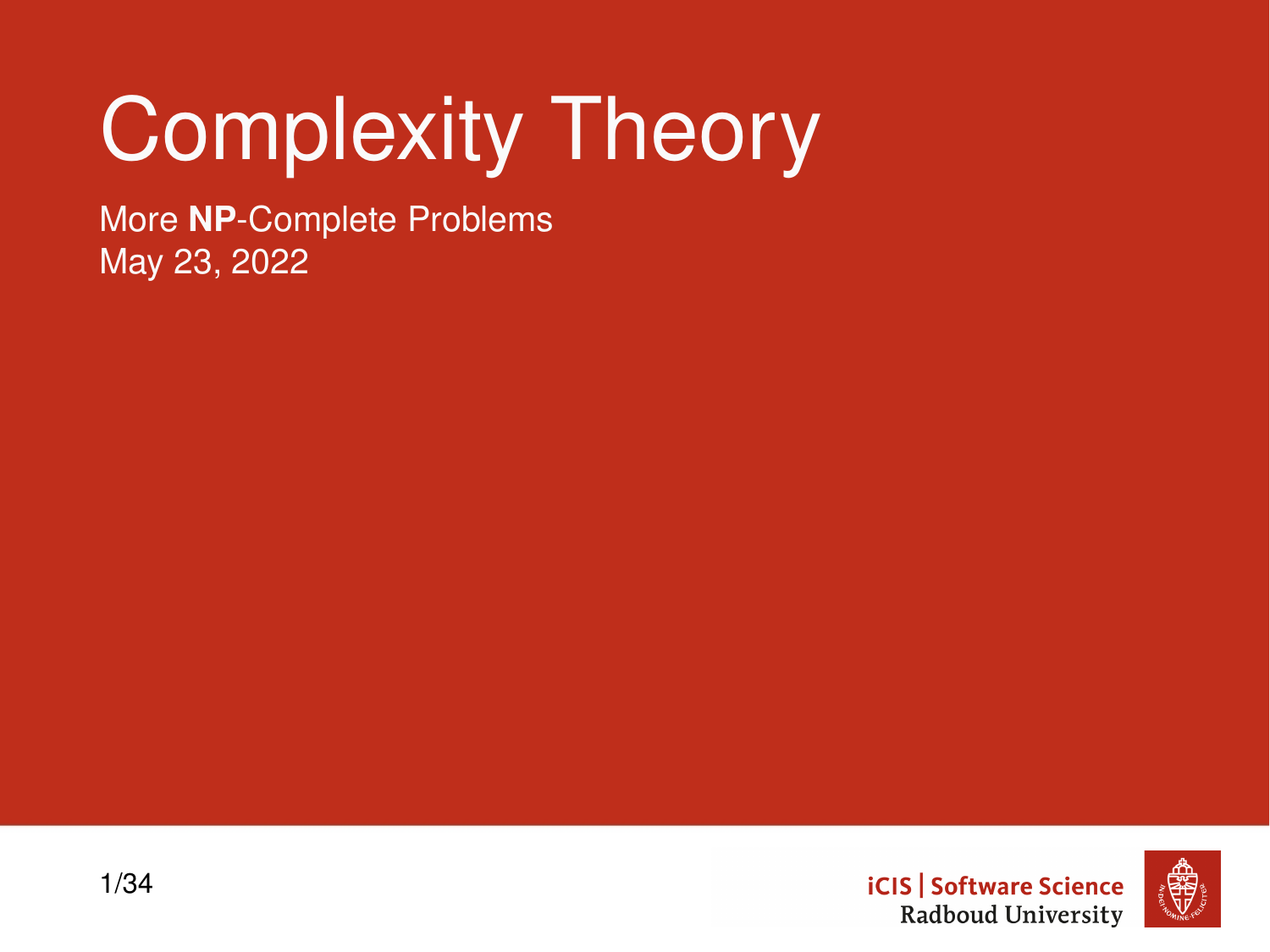#### [Recap](#page-2-0)

More **NP**[-complete problems](#page-7-0) [Graph problems](#page-8-0) [Sums of subsets](#page-18-0) [Parsing](#page-21-0)

[Extra Topics](#page-27-0)



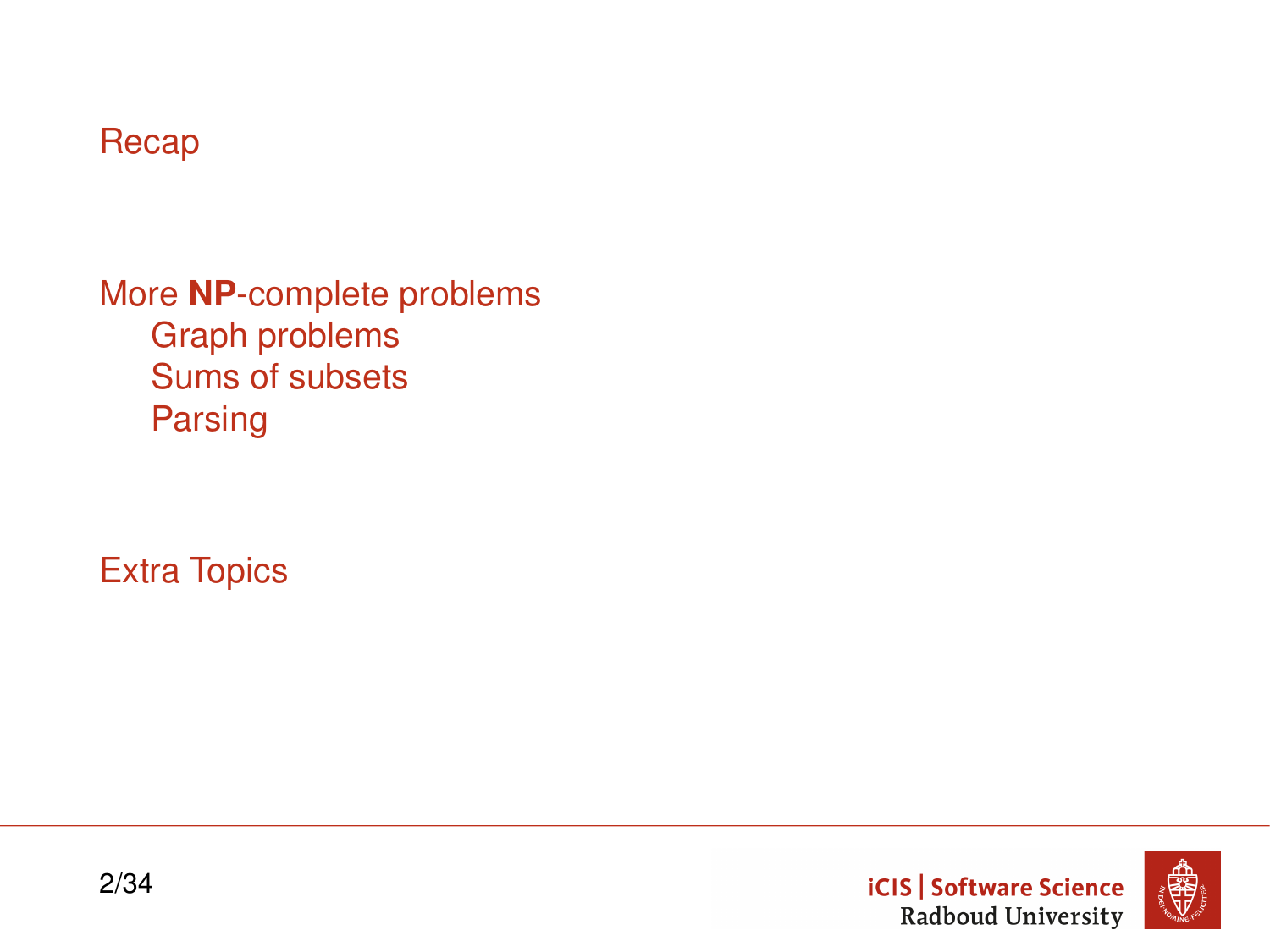# <span id="page-2-0"></span>**Outline**

#### [Recap](#page-2-0)

More **NP**[-complete problems](#page-7-0) [Graph problems](#page-8-0) [Sums of subsets](#page-18-0) [Parsing](#page-21-0)

[Extra Topics](#page-27-0)



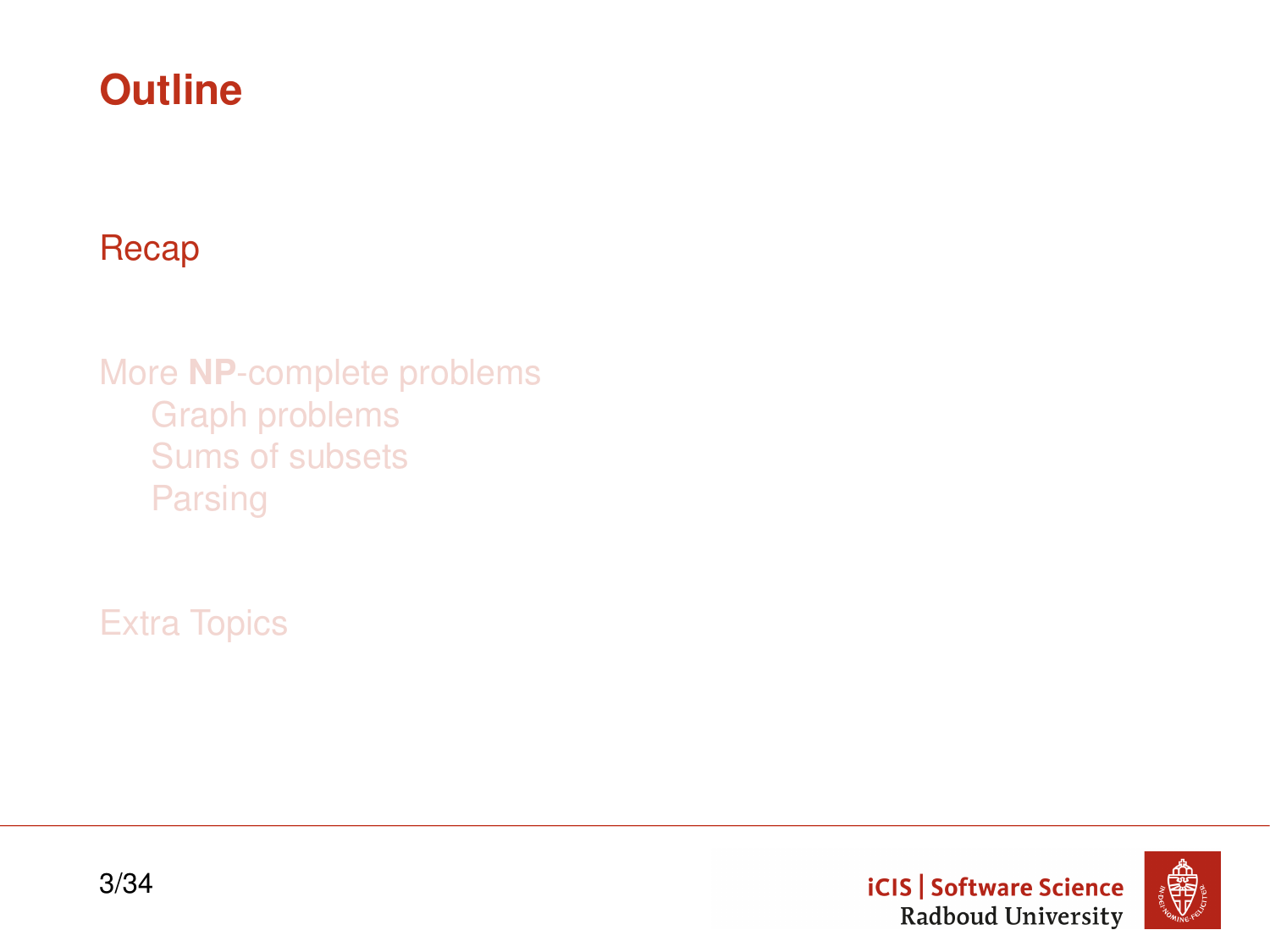# **How to prove that a problem is NP-complete?**

To show that *A* is **NP**-complete, take the following steps:

- (i) Show that *A* is in **NP**.
- (ii) Pick a decision problem A' of which you know that it is **NP**-complete.
- (iii) Prove that  $A' \leq_P A$ .

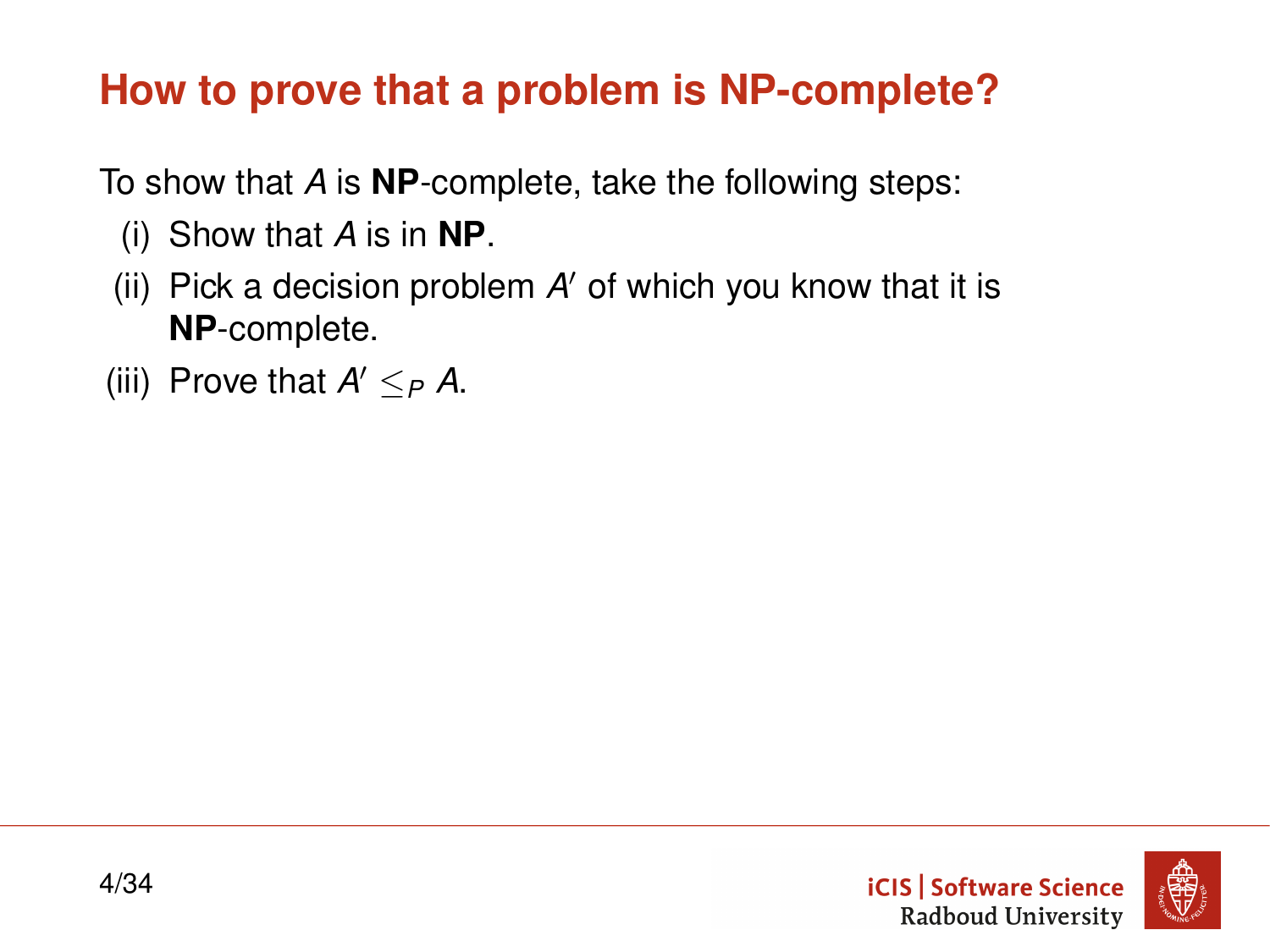# **Some NP-complete problems (satisfiability)**

**SAT** 

Given a formula  $\varphi$ , is  $\varphi$  satisfiable?

CNF

Given a formula  $\varphi$  in conjunctive normal form, is  $\varphi$  satisfiable?

 $\lt_{3}$ CNF

Given a formula in at most 3-conjunctive normal form, is it satisfiable?

3CNF

Given a formula in exactly 3-conjunctive normal form, is it satisfiable?

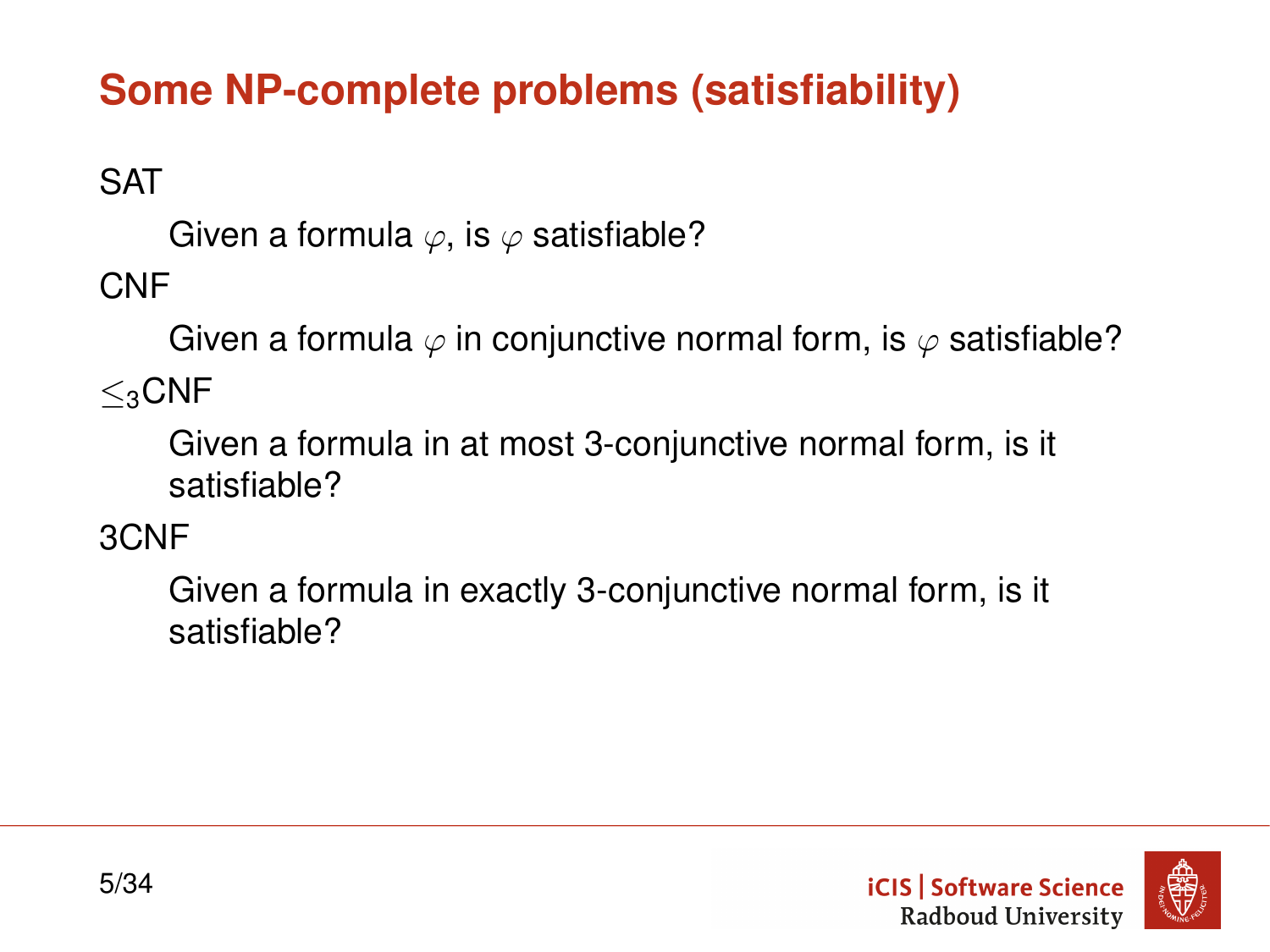# **Some NP-complete problems (integers)**

ILP

Given an integer linear program, does it have a solution?

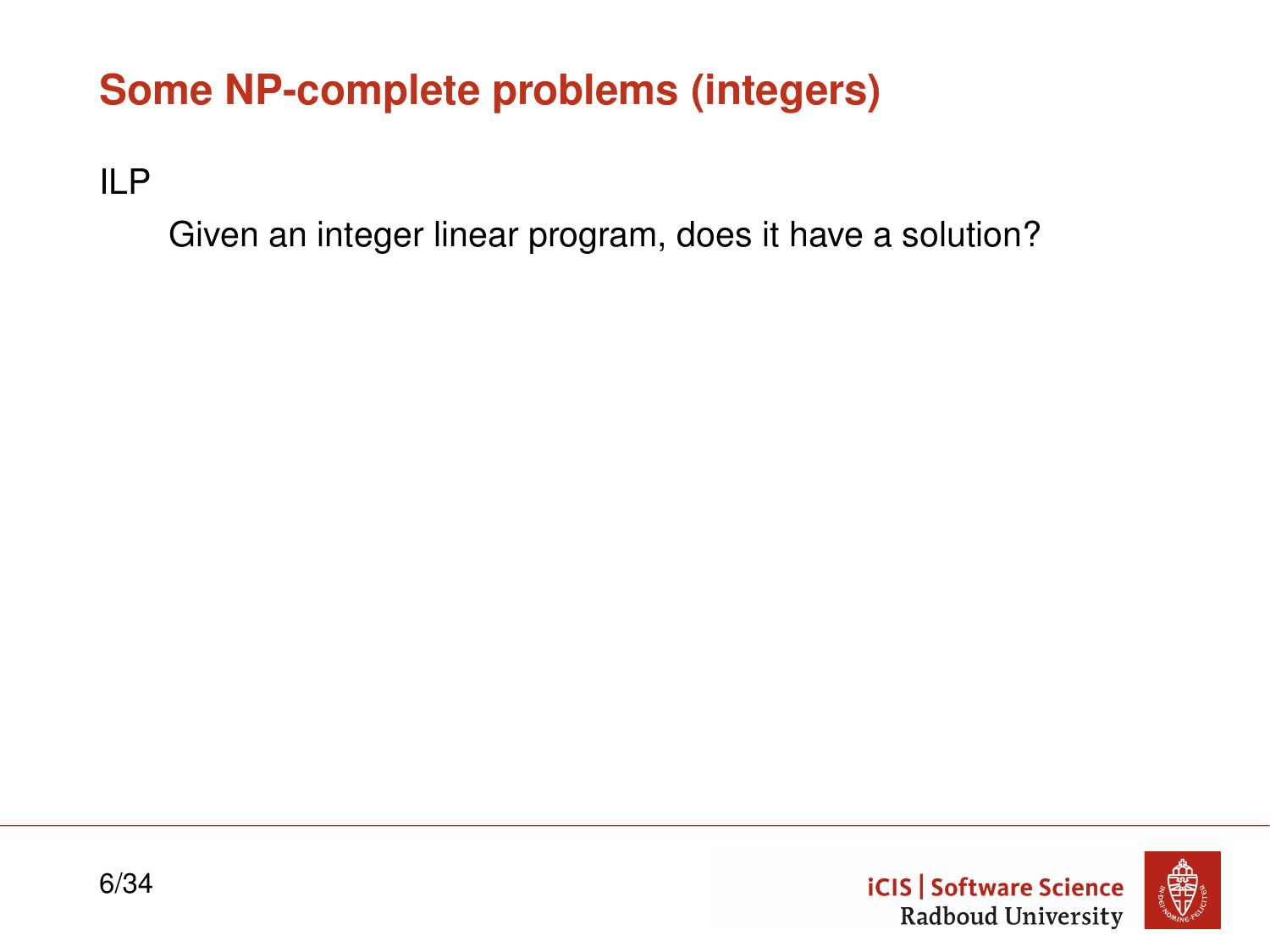# **Some NP-complete problems (graphs)**

Clique:

Given a graph *G* and an integer *k*, does *G* have a clique with *k* vertices?

**VertexCover** 

Given a graph *G* and an integer *k*, does *G* have a vertex cover with *k* vertices?

3Color

Given a graph *G*, does *G* have a 3-coloring?

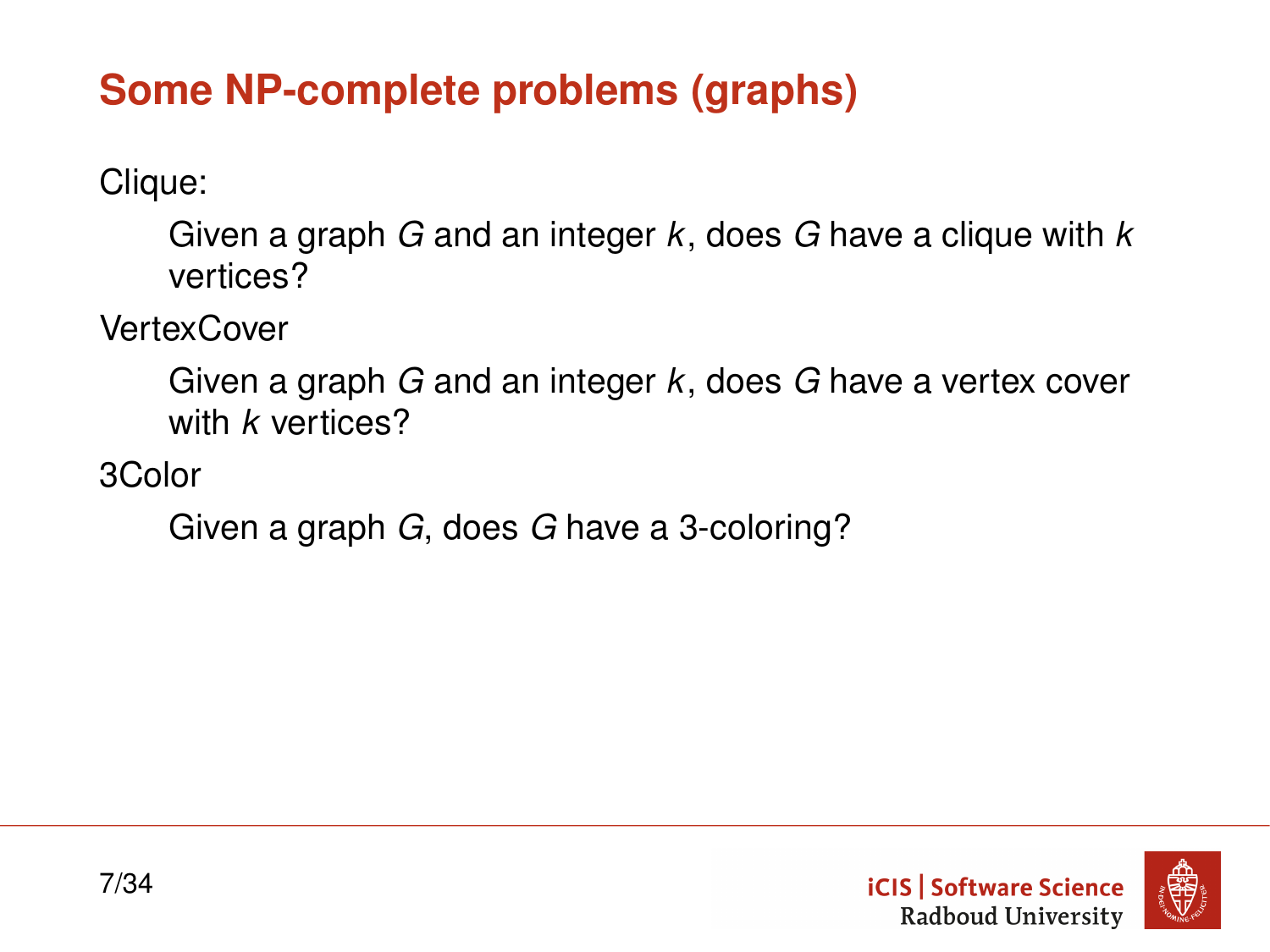# <span id="page-7-0"></span>**Outline**

#### [Recap](#page-2-0)

#### More **NP**[-complete problems](#page-7-0)

[Graph problems](#page-8-0) [Sums of subsets](#page-18-0) [Parsing](#page-21-0)

[Extra Topics](#page-27-0)



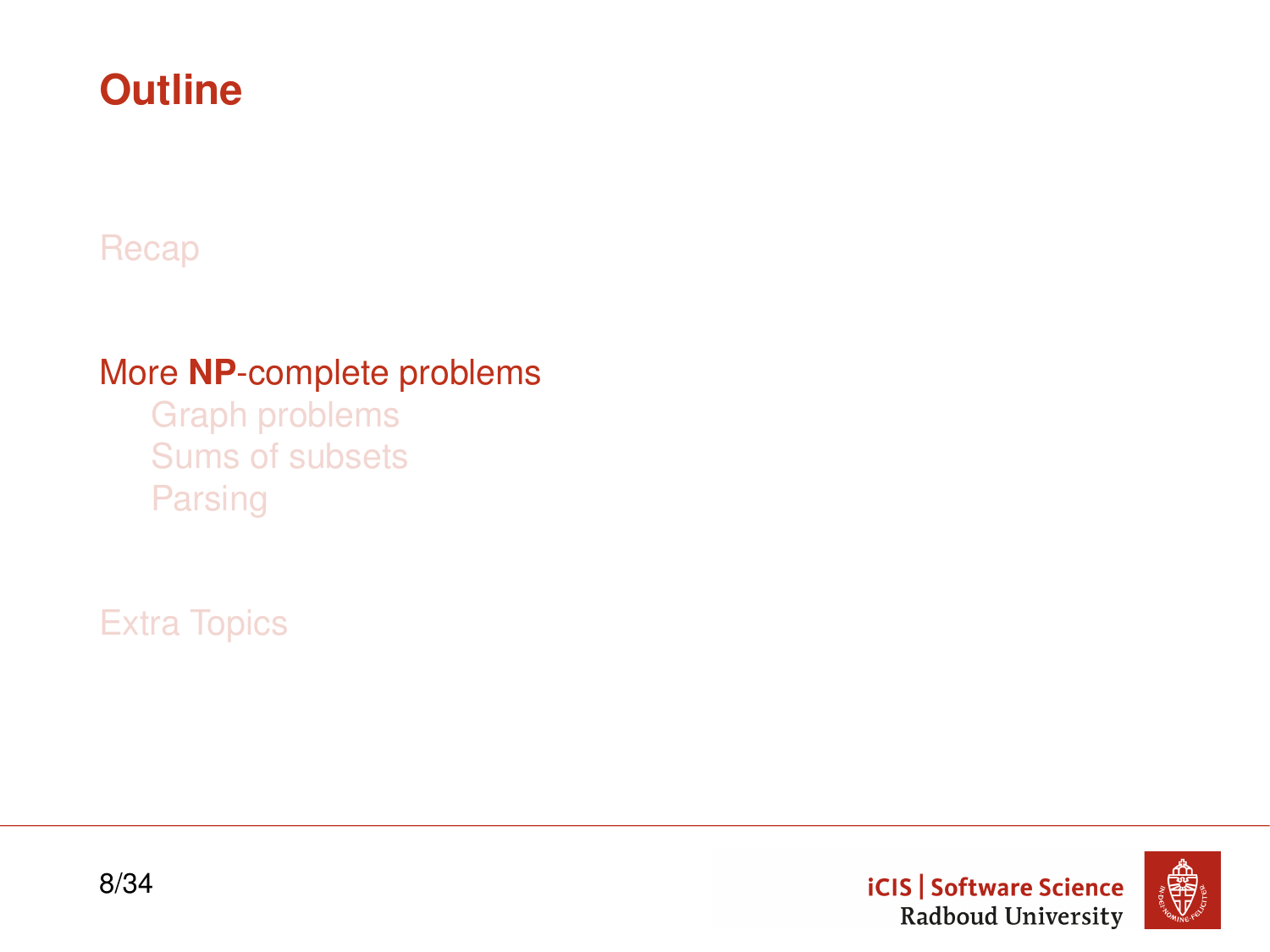# <span id="page-8-0"></span>**Covering by 3 cliques**

#### **Definition**

We say that a graph  $G = (V, E)$  can be **covered by 3 cliques** if there are three subsets  $V_1 \subset V$ ,  $V_2 \subset V$ , and  $V_3 \subset V$  such that

- *V* is covered by  $V_1$ ,  $V_2$ , and  $V_3$ :  $V = V_1 \cup V_2 \cup V_3$
- The intersections are empty:  $V_1 \cap V_2 = V_1 \cap V_3 = V_2 \cap V_3 = \emptyset$
- $V_1$ ,  $V_2$ , and  $V_3$  are cliques



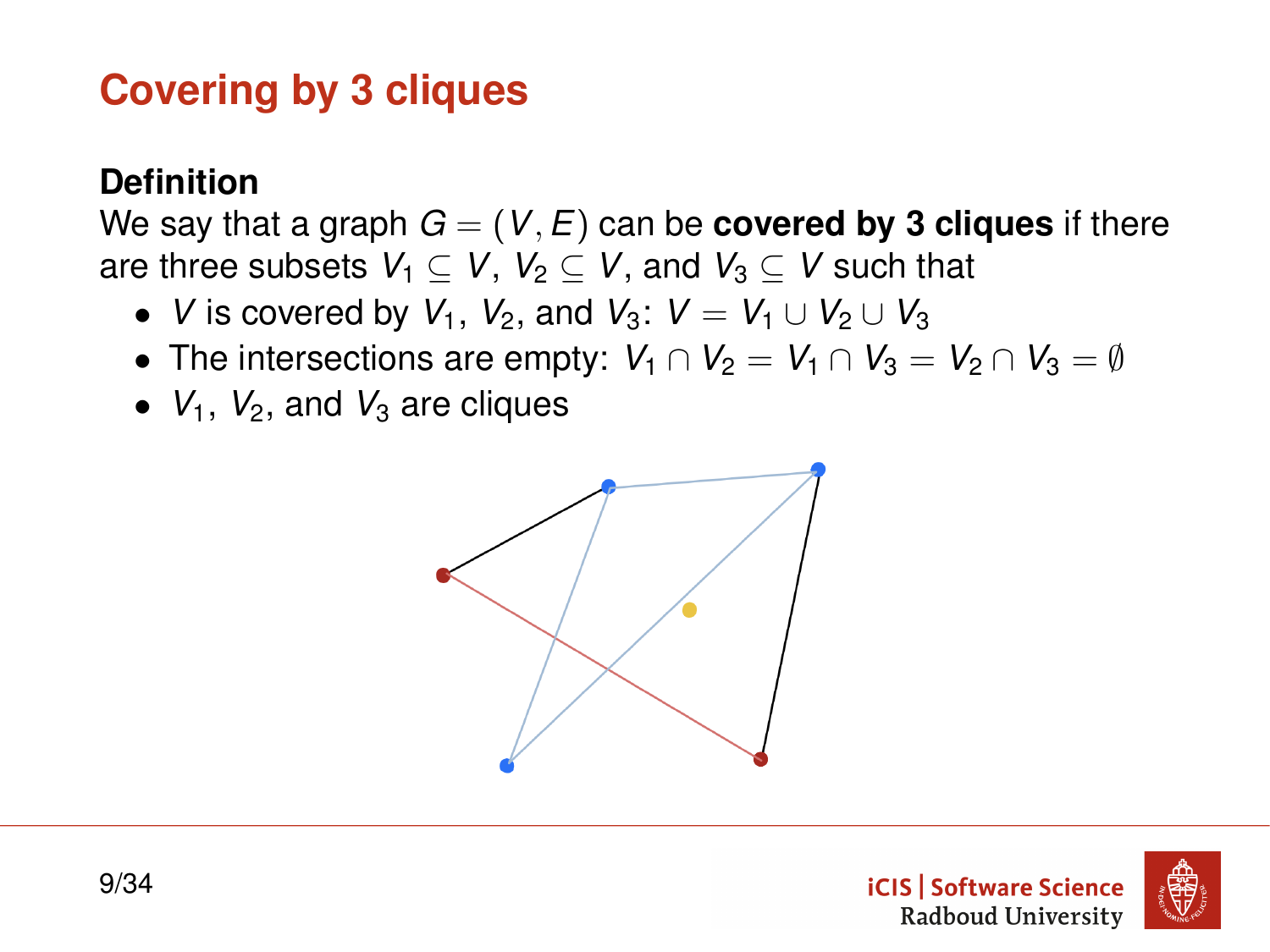# **The NP-completeness**

We look at the decision problem Clique-3Cover

Given a graph *G*, can *G* be covered with 3 cliques?

*Theorem*

Clique*-*3Cover *is* **NP***-complete*

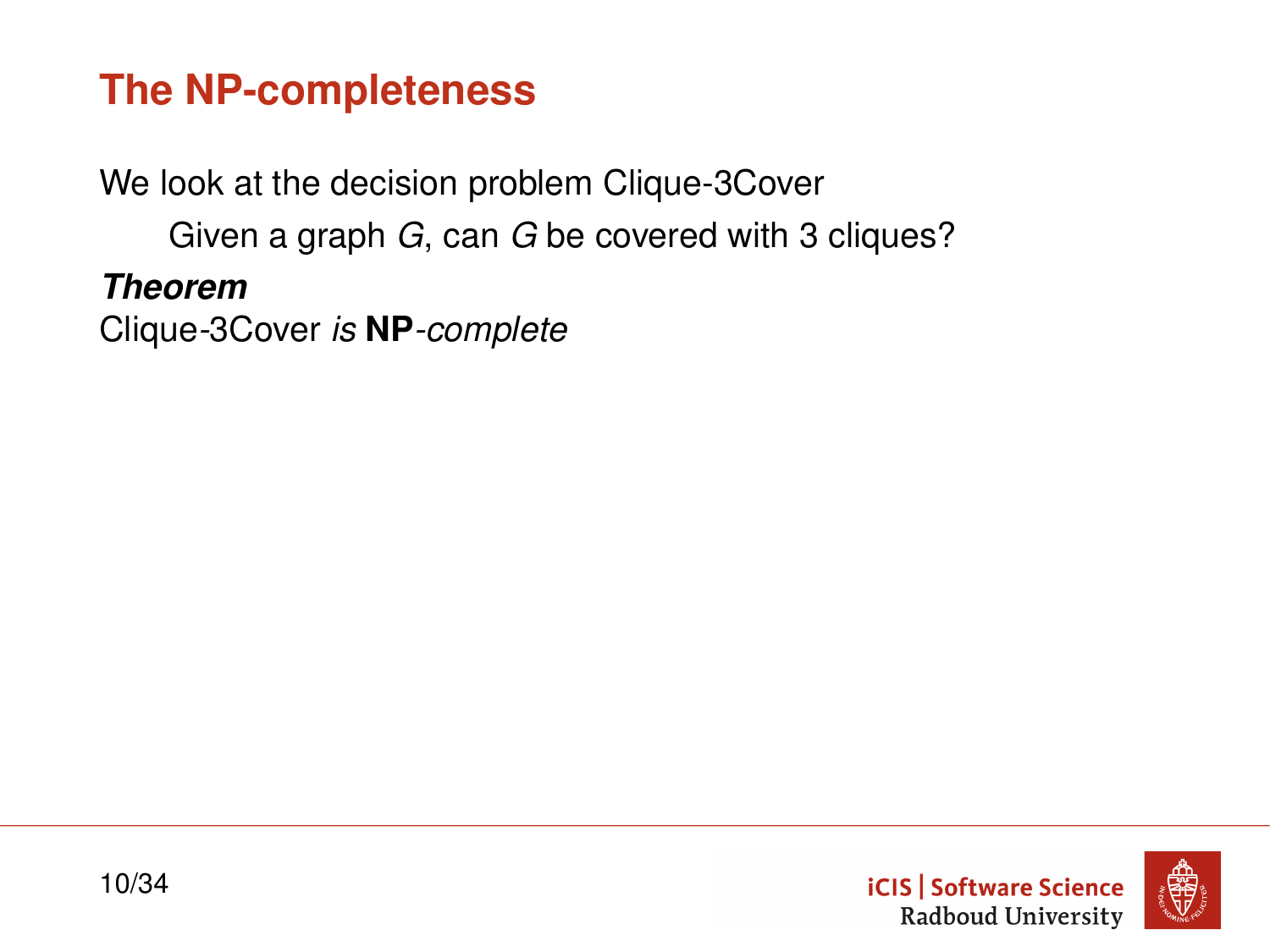# **The construction illustrated**





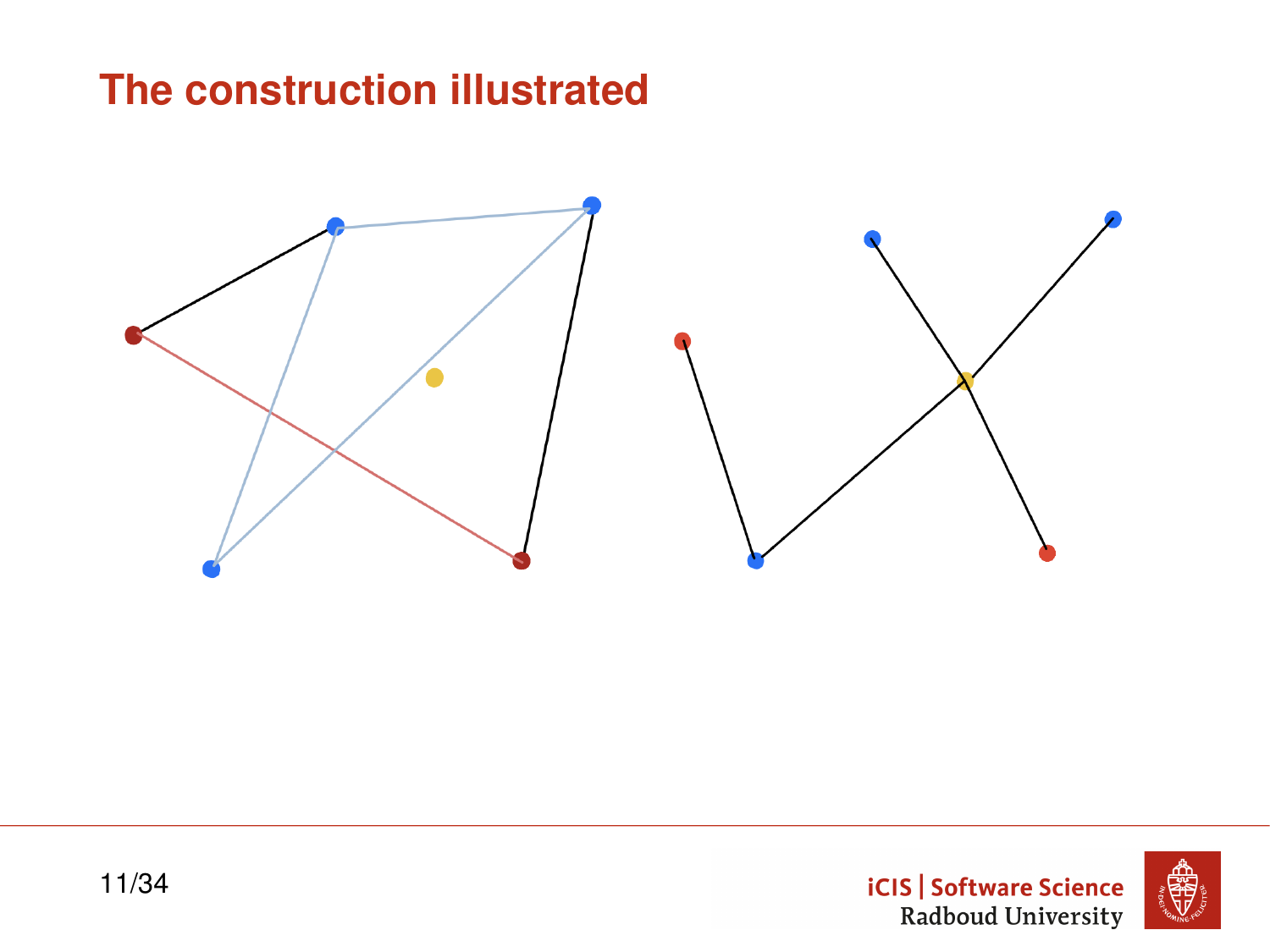# **Hamiltonian paths**

#### **Definition**

Let *G* be a graph. We say that *G* has a **Hamiltonian path** if there is a path *p* in *G* that crosses every vertex exactly once

Below, the blue path is Hamiltonian while the red is not.



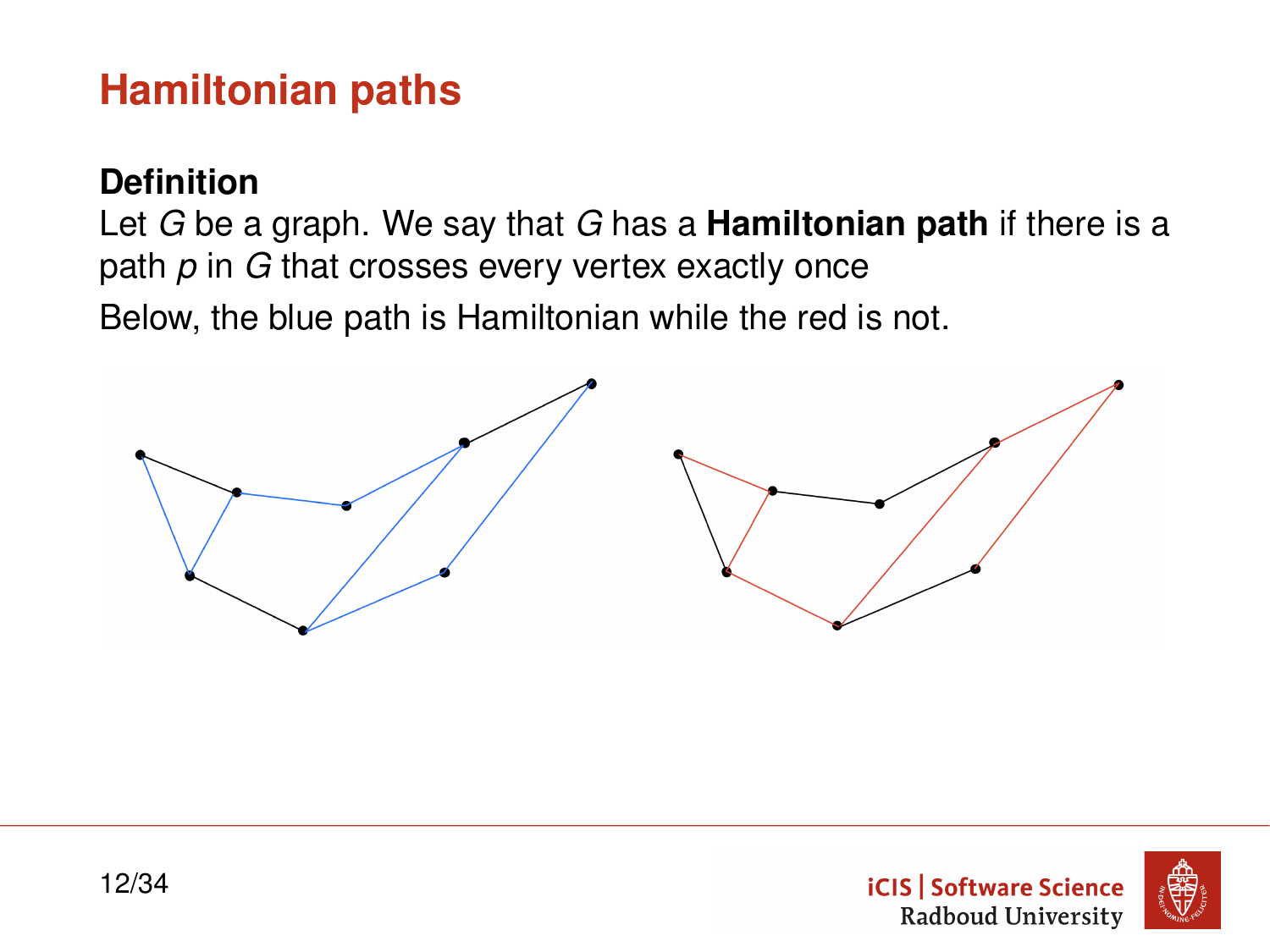# **NP-completeness**

We look at the decision problem HamPath

Given a graph *G*, does *G* have a Hamiltonian path?

*Theorem*

HamPath *is* **NP***-complete*

See note!

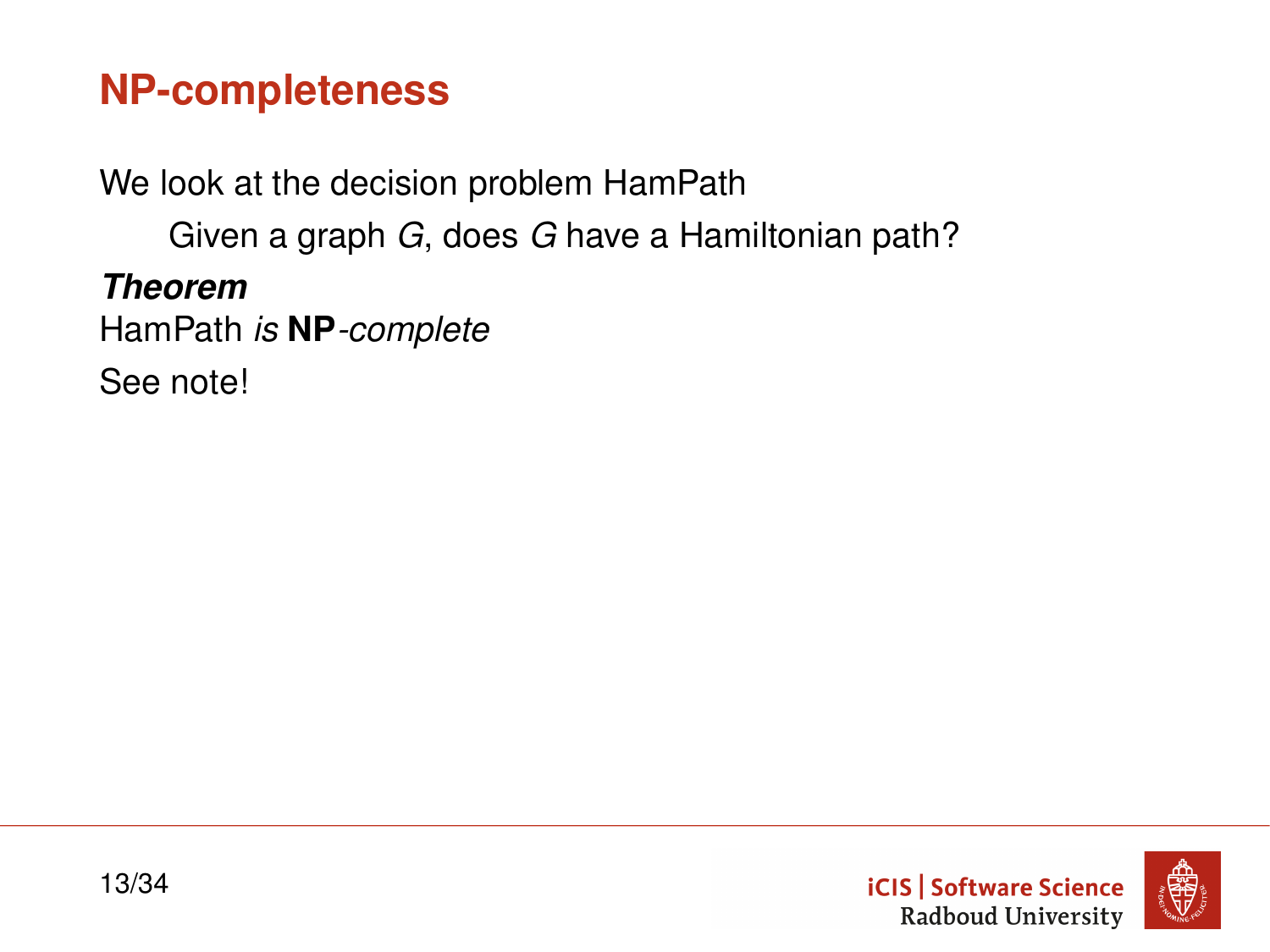# **Hamiltonian cycle**

#### **Definition**

Let *G* be a graph. We say that *G* has a **Hamiltonian cycle** if there is a cycle *c* in *G* that crosses every vertex exactly once

A cycle  $c$  can be written as  $v_1, v_2, \ldots, v_n$  such that  $\{v_i, v_{i+1}\} \in E$  and  $\{v_n, v_1\} \in E.$  For a Hamiltonian cycle:  $v_i \neq v_j$  if  $i \neq j$  and every vertex occurs in this cycle.



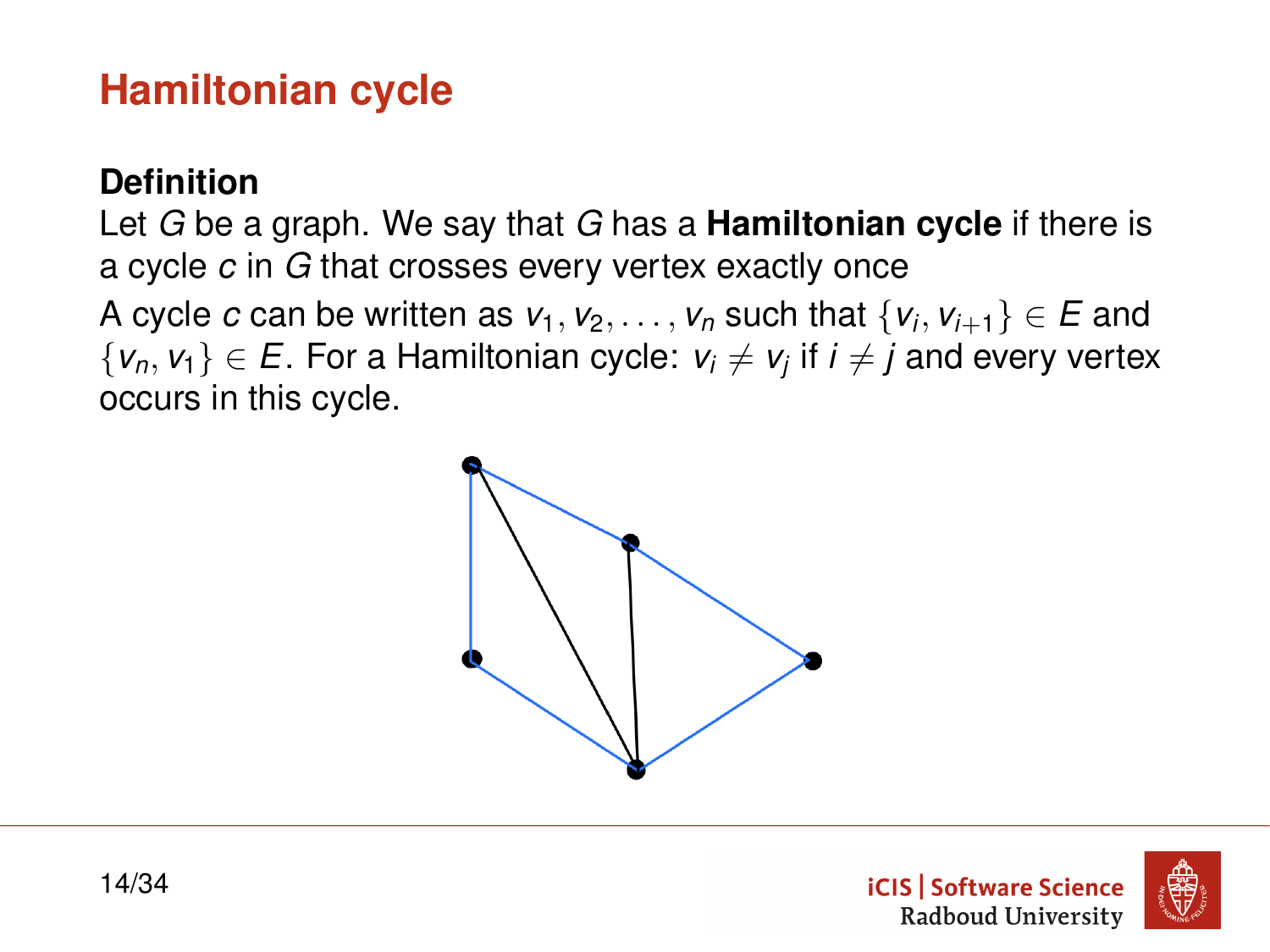# **NP-completeness**

We look at the decision problem HamCycle

Given a graph *G*, does *G* have a Hamiltonian cycle?

*Theorem*

HamCycle *is* **NP***-complete*

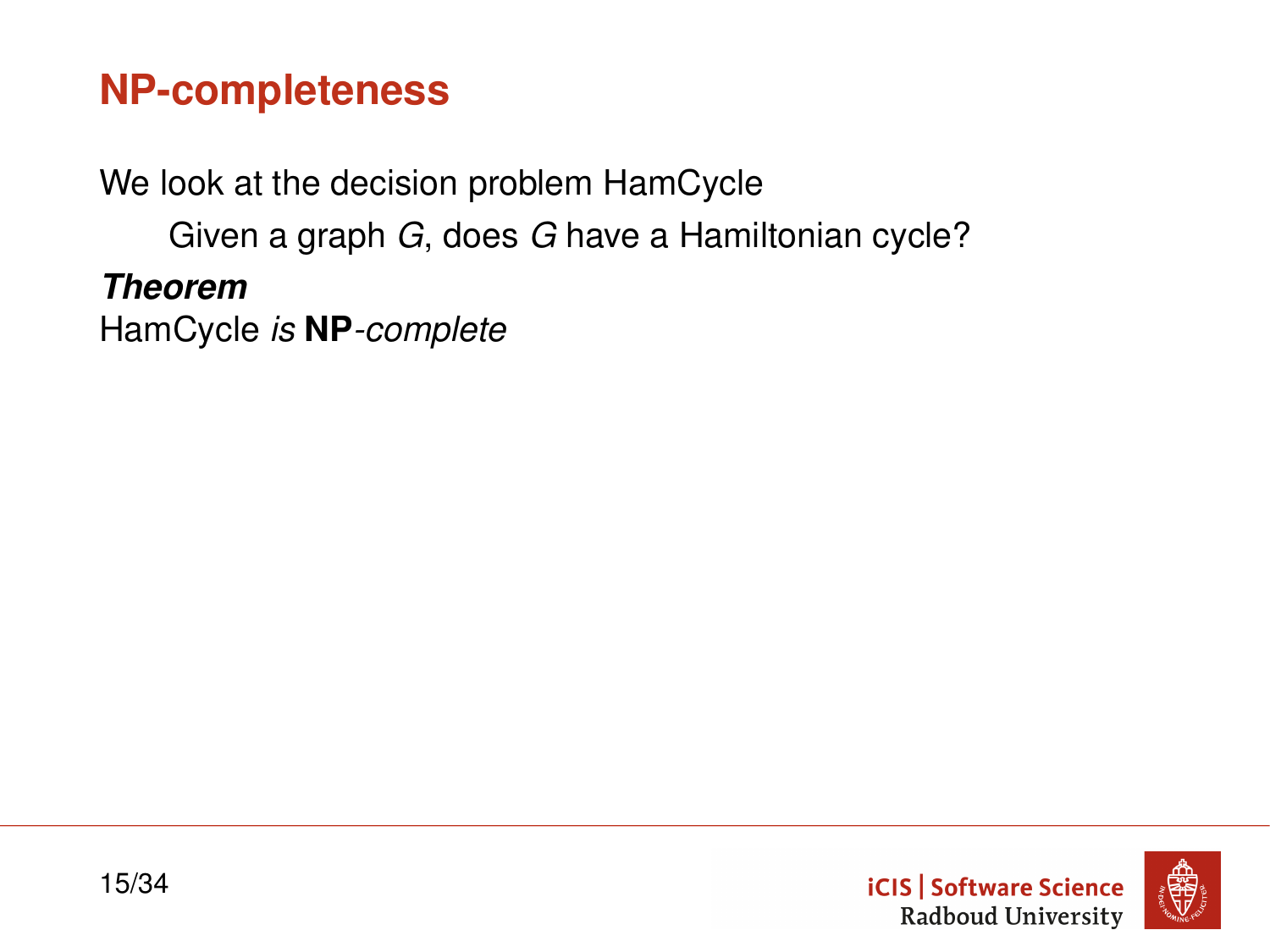# **Illustration of the proof**

From the construction, we get the following graph





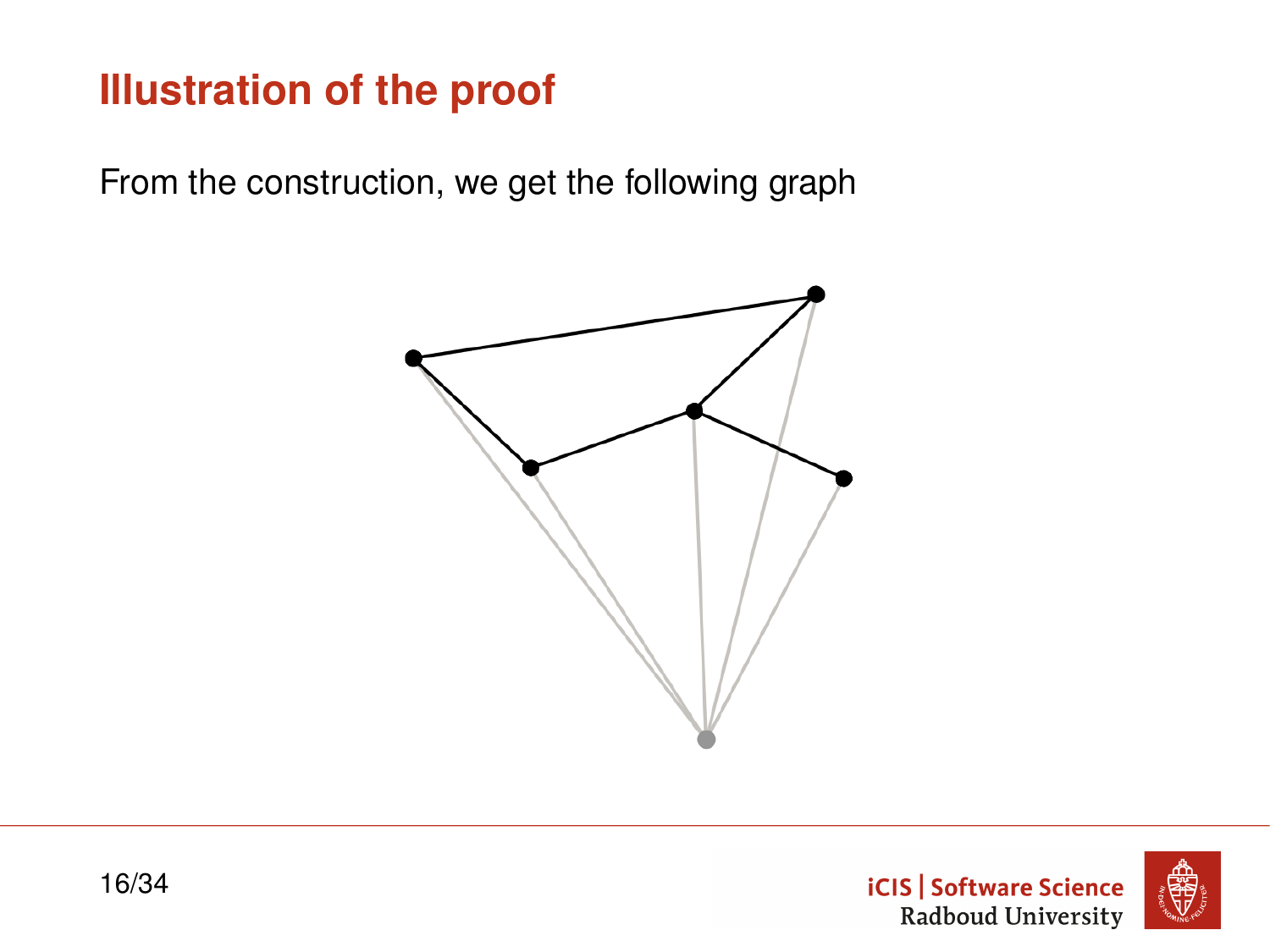# **Illustration of the proof**

A Hamiltonian cycle in this graph looks as follows



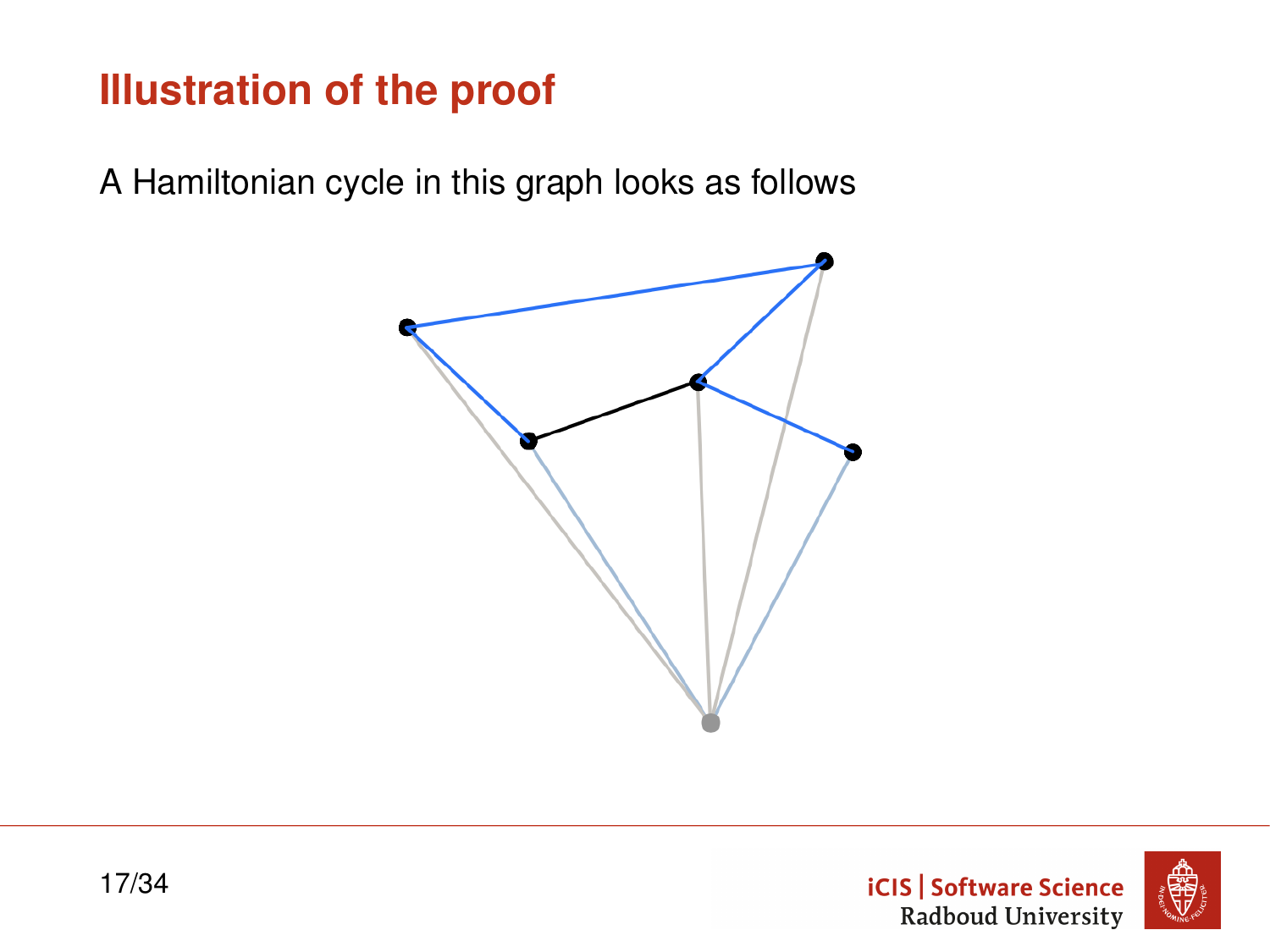# **Traveling Salesperson**

We look at the decision problem TSP

Given a **complete** graph *G*, a function *c*, and an integer *k*, is there a cycle in *G* with cost at most *k* that crosses every vertex?

*Theorem*

TSP *is* **NP***-complete.*

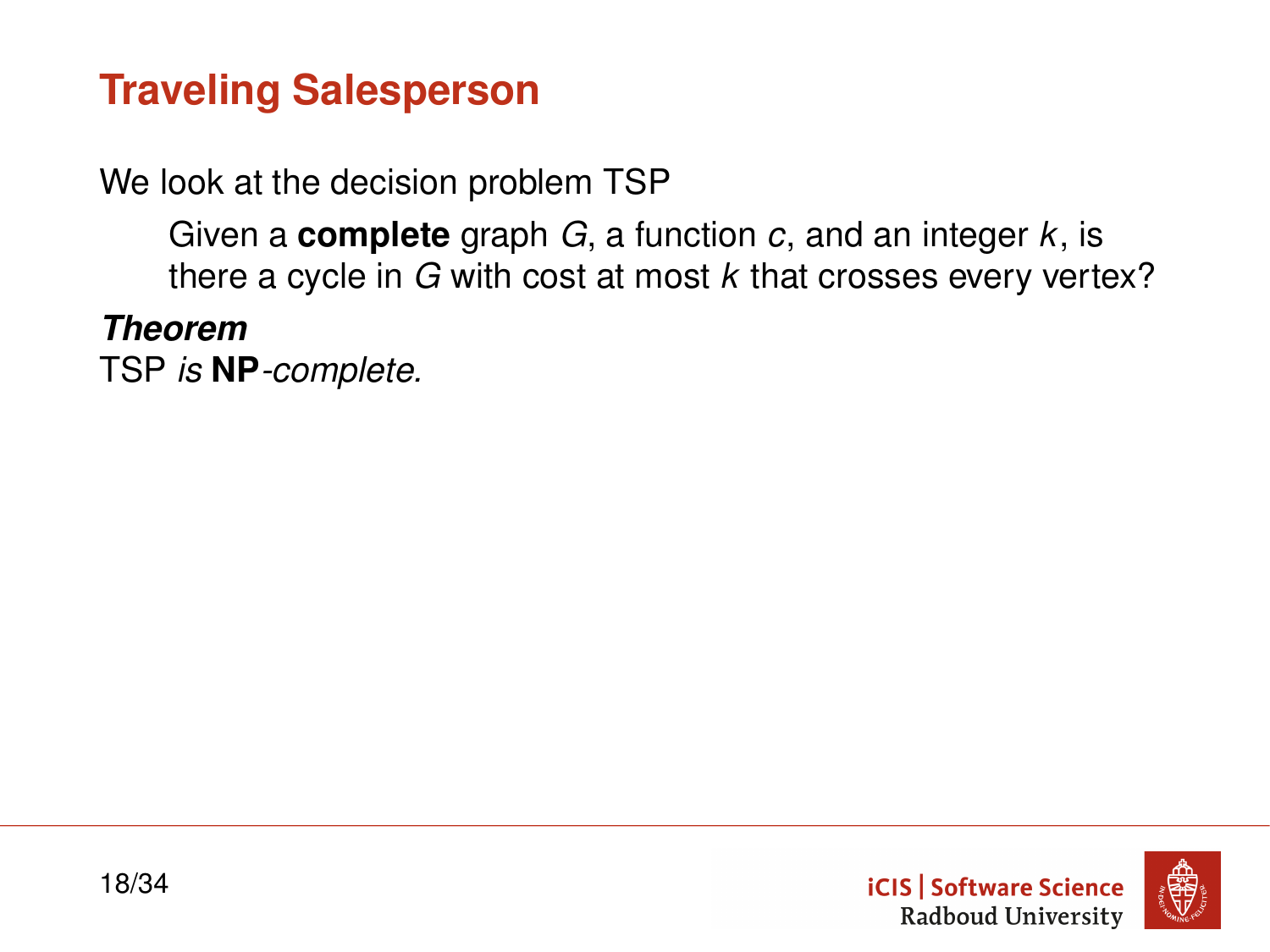# <span id="page-18-0"></span>**Sums of subsets**

Suppose, we have

- a finite set *S* of natural numbers
- an integer *k*

We are interested in finding subsets  $S' \subseteq S$  such that

$$
\sum_{x\in S'}x=k
$$

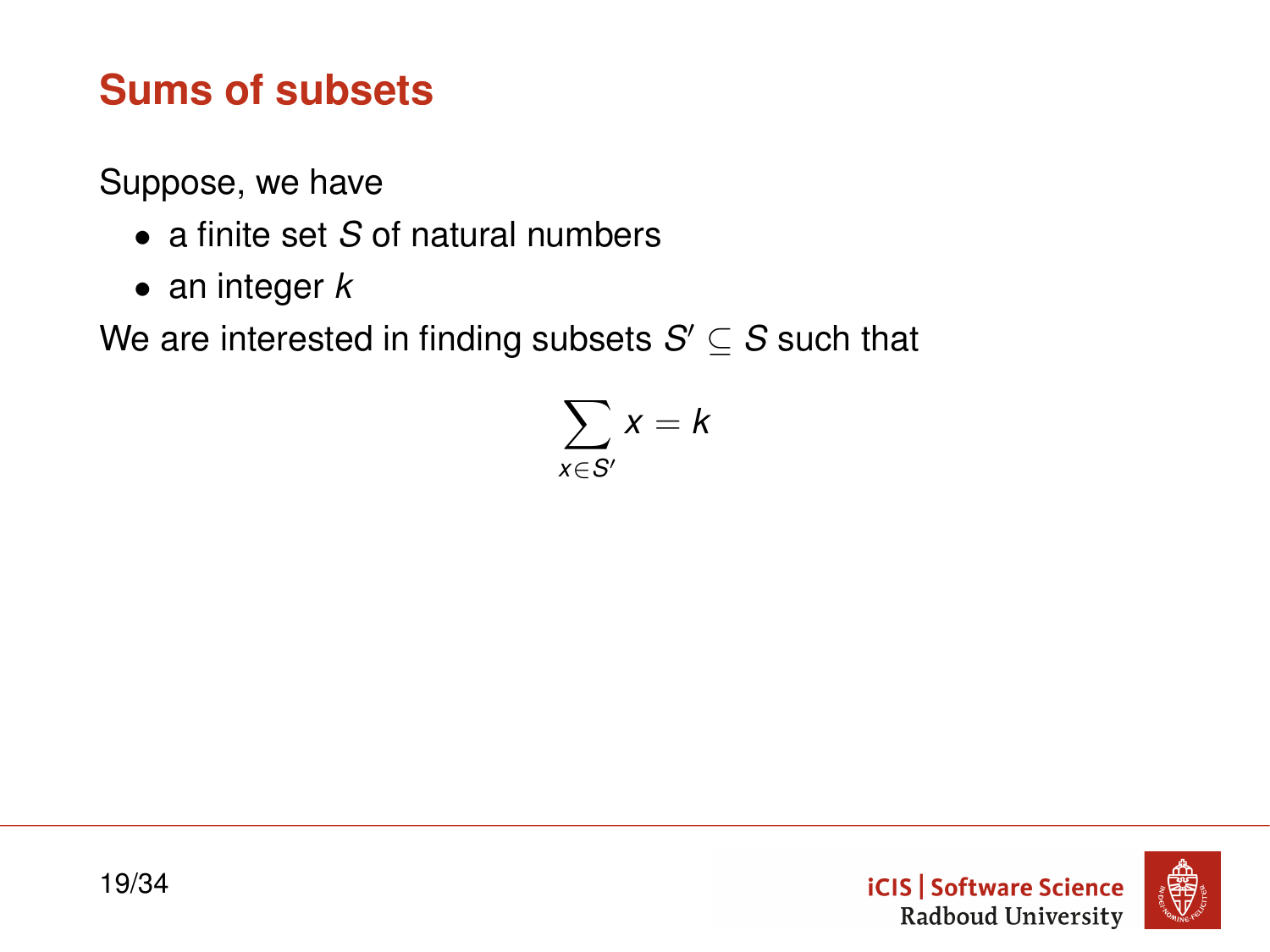# **Sums of subsets**

Suppose, we have

- a finite set *S* of natural numbers
- an integer *k*

We are interested in finding subsets  $S' \subseteq S$  such that

$$
\sum_{x\in S'}x=k
$$

Example: take  $S = \{1, 4, 6, 9, 12\}$ 

- There is a subset with sum 14, namely  $\{1, 4, 9\}$
- There is no subset with sum 8

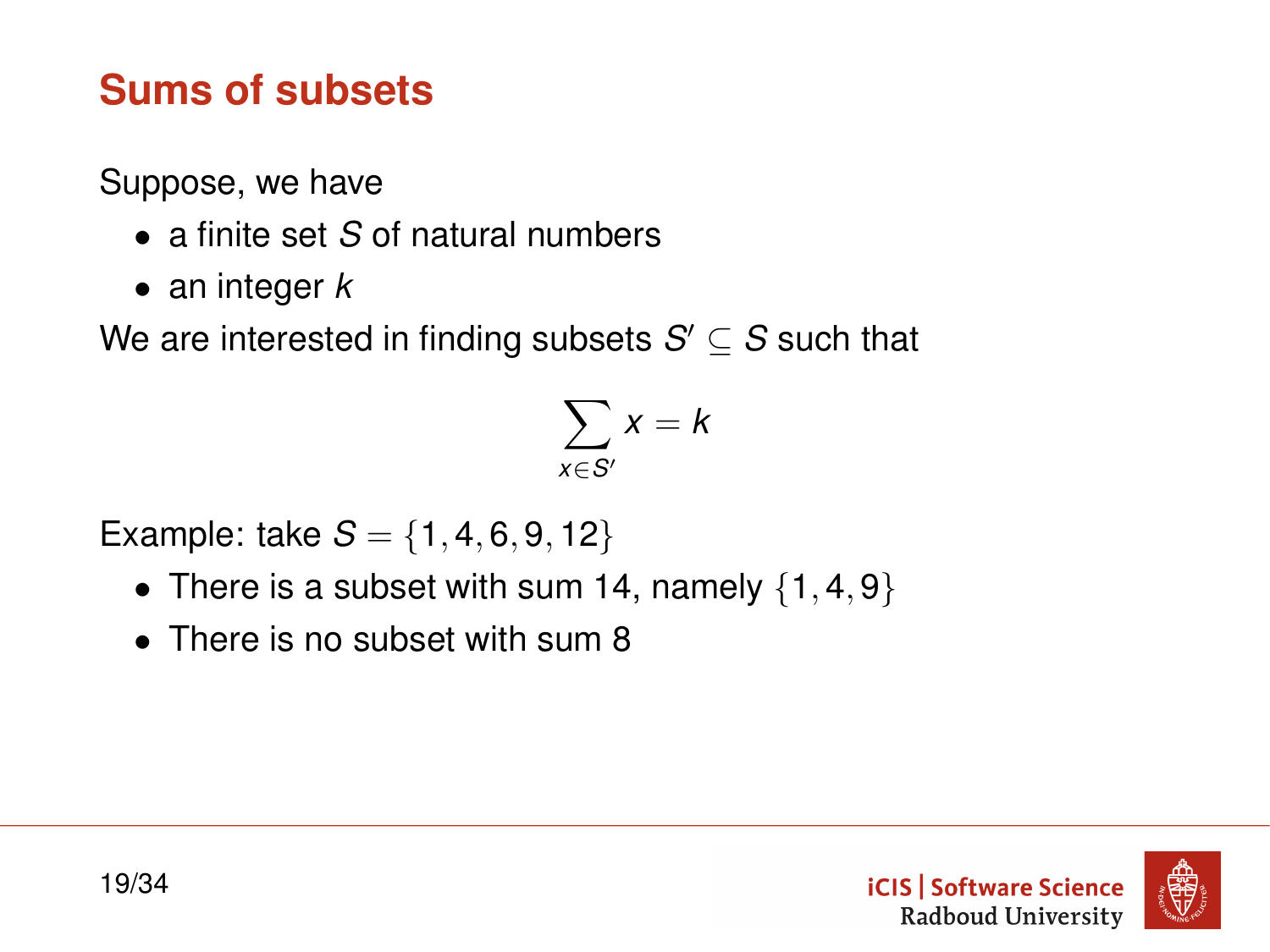# **NP-completeness**

We look at the decision problem SubsSum

Given a finite set *S* of natural numbers and an integer *k*, is there a subset *S* <sup>0</sup> of *S* with sum *k*?

*Theorem*

SubsSum *is* **NP***-complete.*

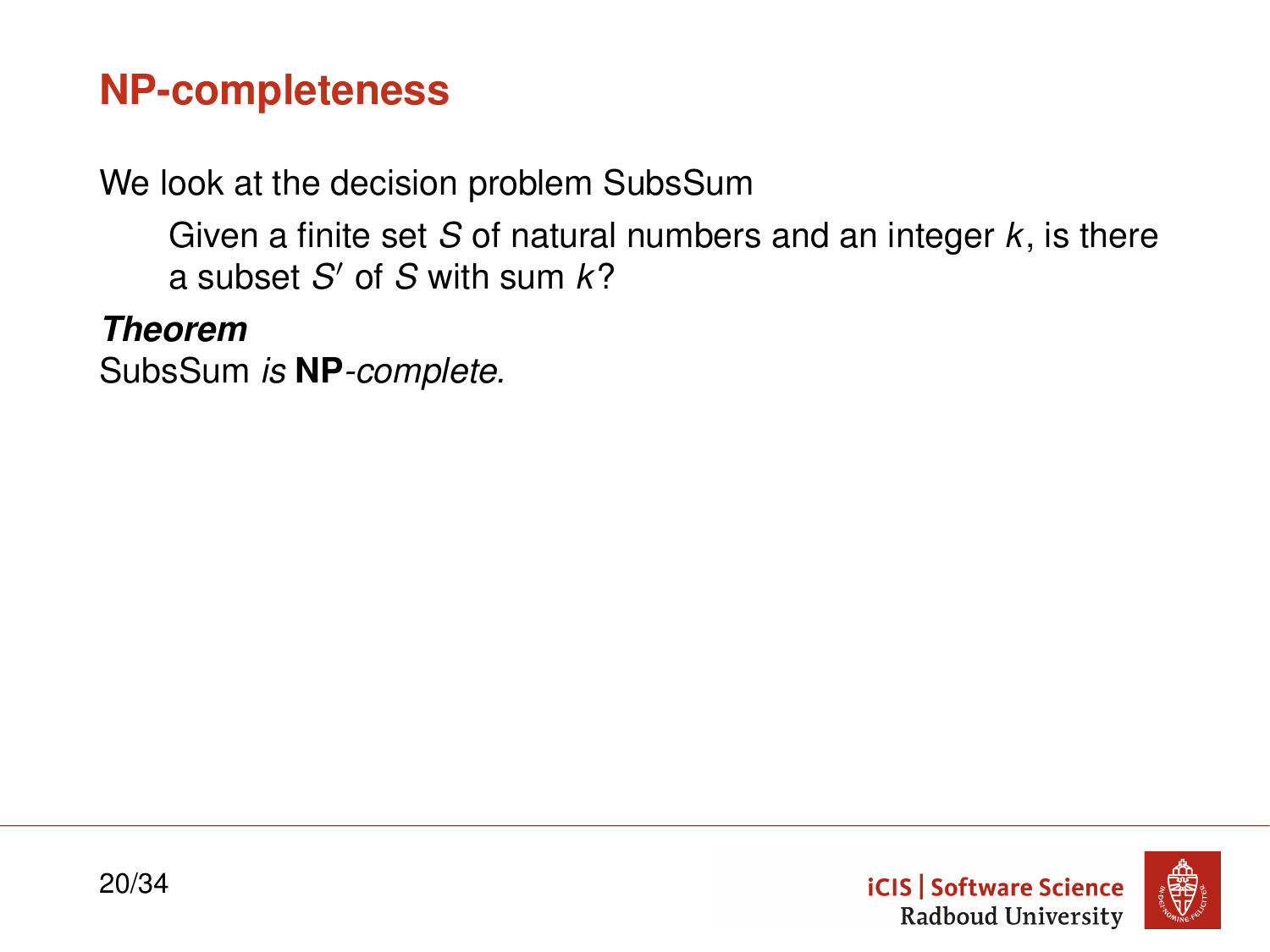# <span id="page-21-0"></span>**Parsing**

Parsing:

Given a grammar *G* and a word *w*, can we derive  $S \Rightarrow w$ ?

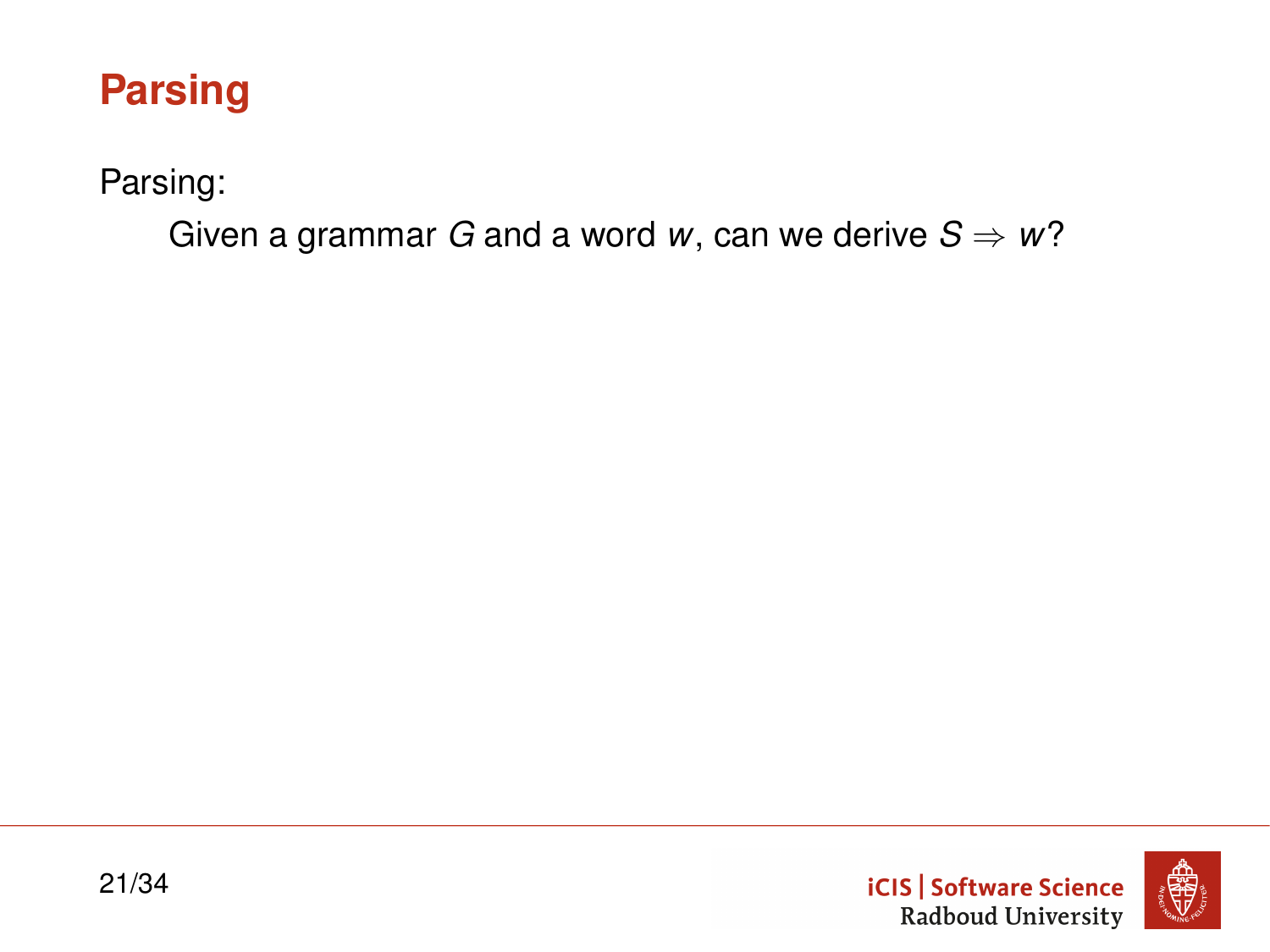# **Parsing**

Parsing:

Given a grammar *G* and a word *w*, can we derive  $S \Rightarrow w$ ? This is in **P**.

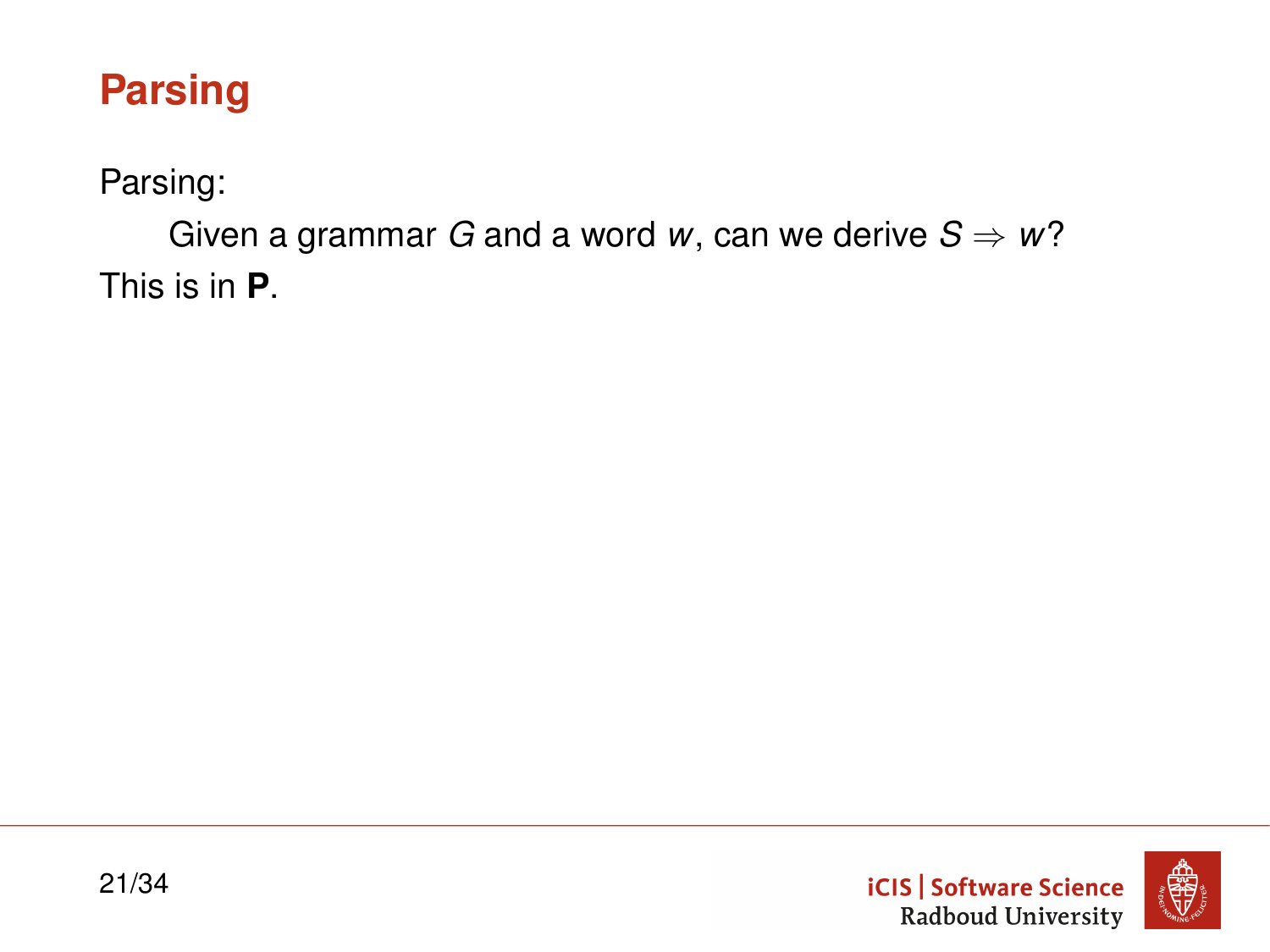# **Weighted Parsing**

#### **Definition**

A **weighted contex free grammar** is a context free grammar in which every production rule is assigned a weight. The weight of a production is the sum of the individual weights.

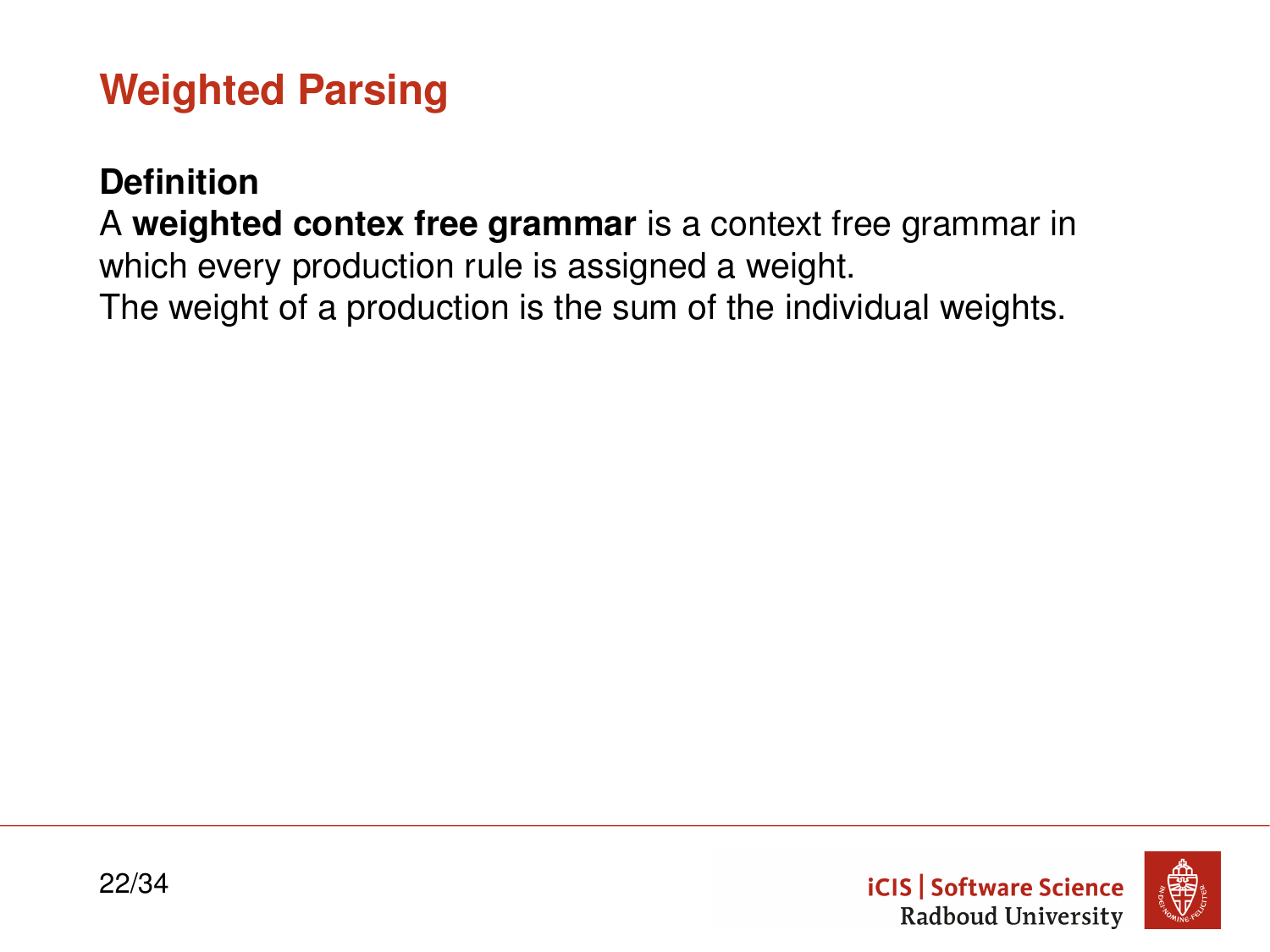# **Weighted Parsing**

#### **Definition**

A **weighted contex free grammar** is a context free grammar in which every production rule is assigned a weight. The weight of a production is the sum of the individual weights.

$$
S \stackrel{3}{\Rightarrow} A \mid B
$$

$$
A \stackrel{2}{\Rightarrow} aA
$$

$$
A \stackrel{1}{\Rightarrow} aB
$$

$$
B \stackrel{0}{\Rightarrow} b
$$



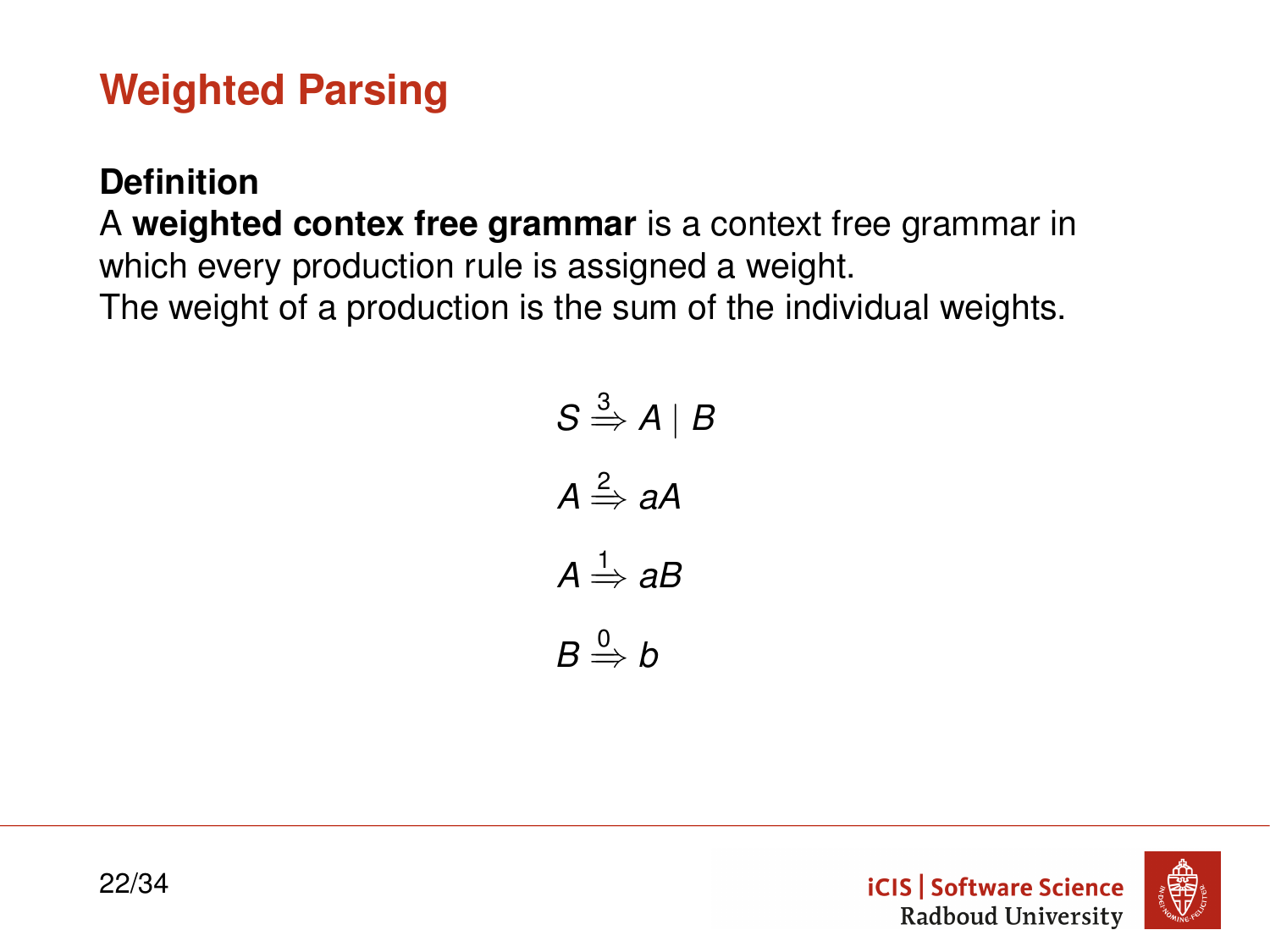# **Weighted Parsing**

#### **Definition**

A **weighted contex free grammar** is a context free grammar in which every production rule is assigned a weight. The weight of a production is the sum of the individual weights.

$$
S \stackrel{3}{\Rightarrow} A \mid B
$$

$$
A \stackrel{2}{\Rightarrow} aA
$$

$$
A \stackrel{1}{\Rightarrow} aB
$$

$$
B \stackrel{0}{\Rightarrow} b
$$

The following production has weight 6.

$$
S \xrightarrow{3} A \xrightarrow{2} aA \xrightarrow{1} aaB \xrightarrow{0} aab
$$

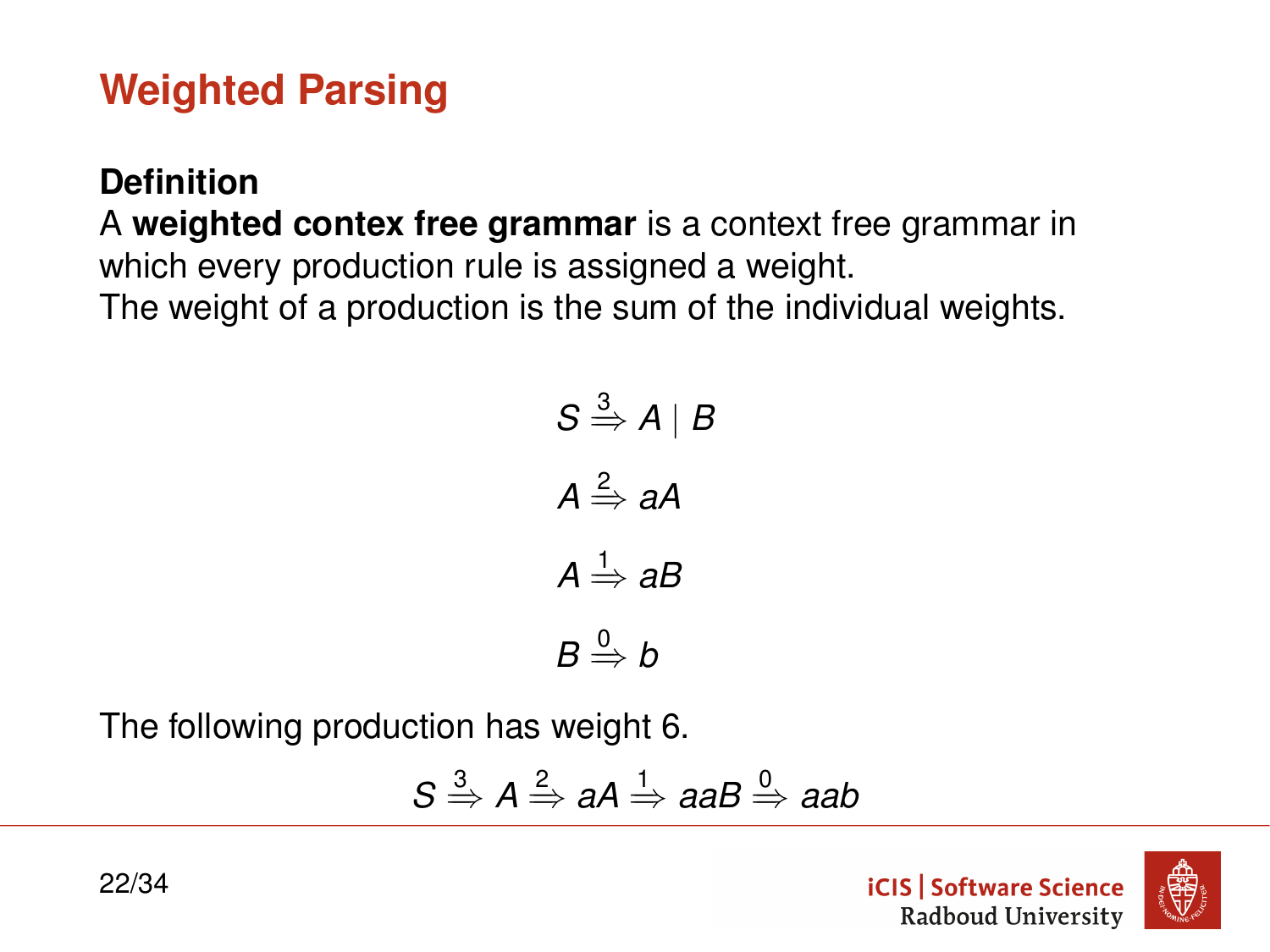# **NP-completeness**

We look at the decision problem WParse

Given a weight contex-free grammar *G*, a word *w*, and an integer *k*, is there a production of *w* in *G* of weight *k*?

*Theorem*

WParse *is* **NP***-complete.*



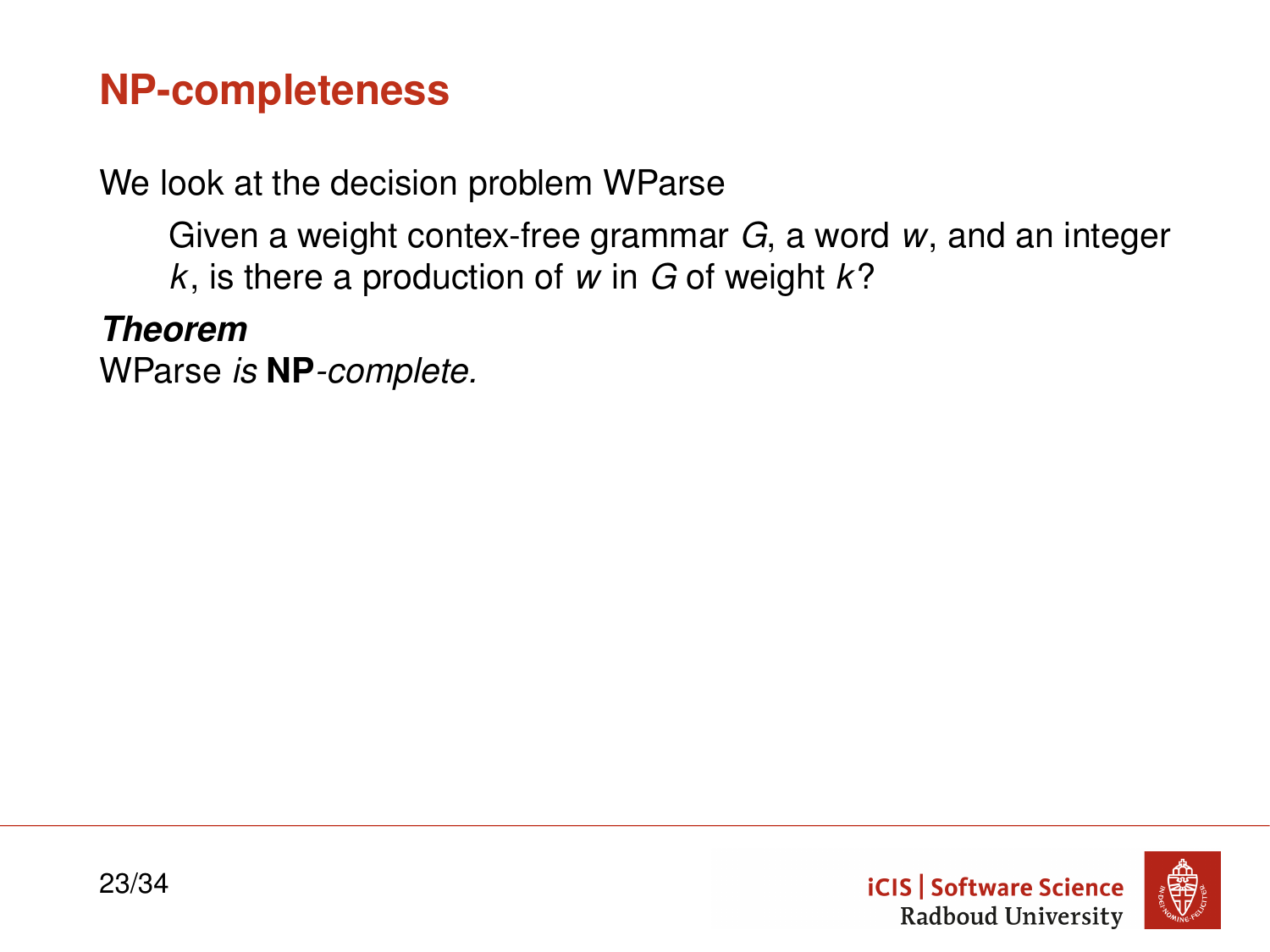# <span id="page-27-0"></span>**Outline**

[Recap](#page-2-0)

More **NP**[-complete problems](#page-7-0) [Graph problems](#page-8-0) [Sums of subsets](#page-18-0) [Parsing](#page-21-0)

[Extra Topics](#page-27-0)



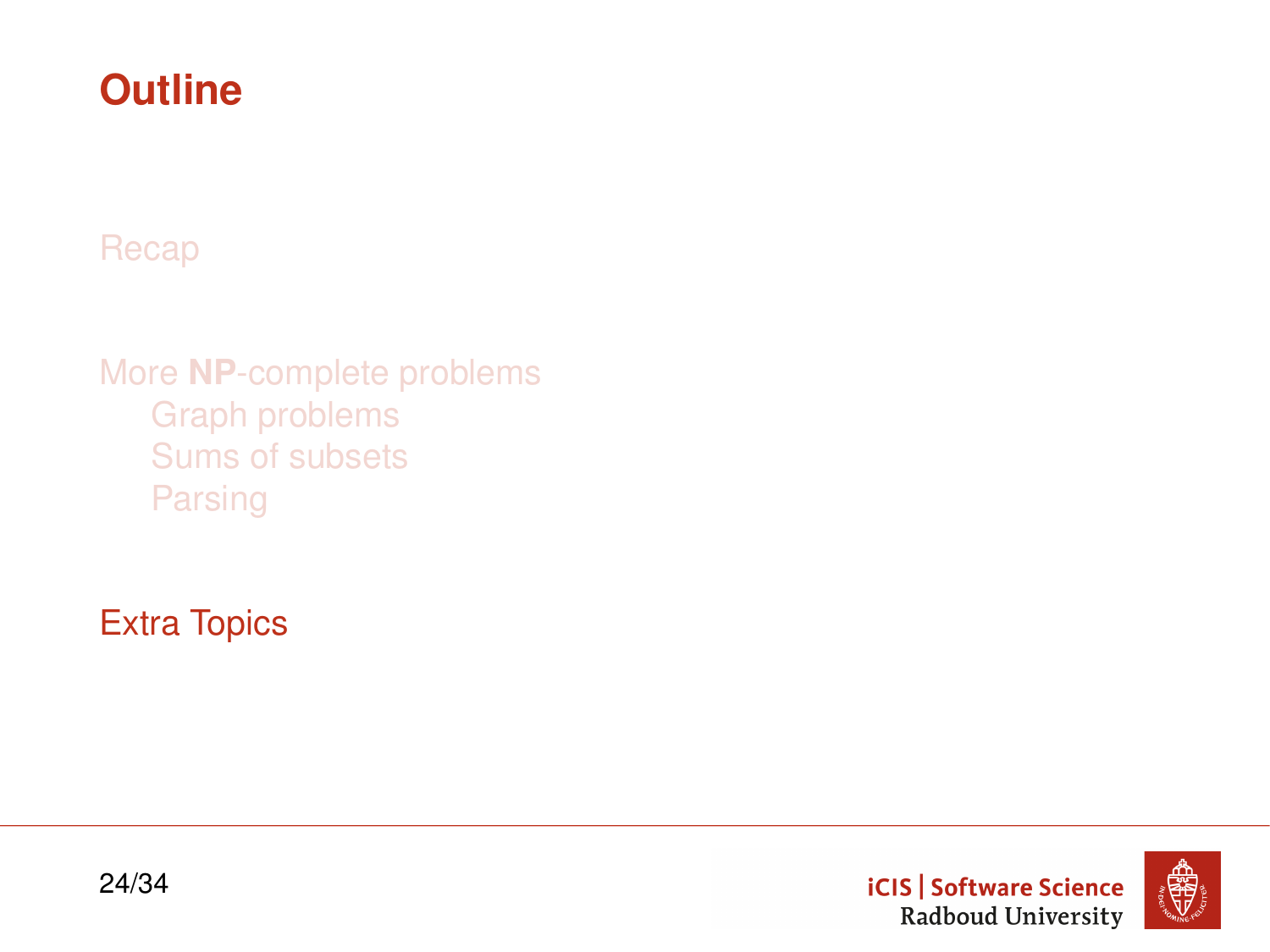# **Some decision problems**

**VertexCover** 

Given a graph *G* and an integer *k*, does *G* have a vertex cover with *k* vertices?

TSP

Given a complete graph *G*, a function *c*, and an integer *k*, is there a cycle in *G* with cost at most *k*?

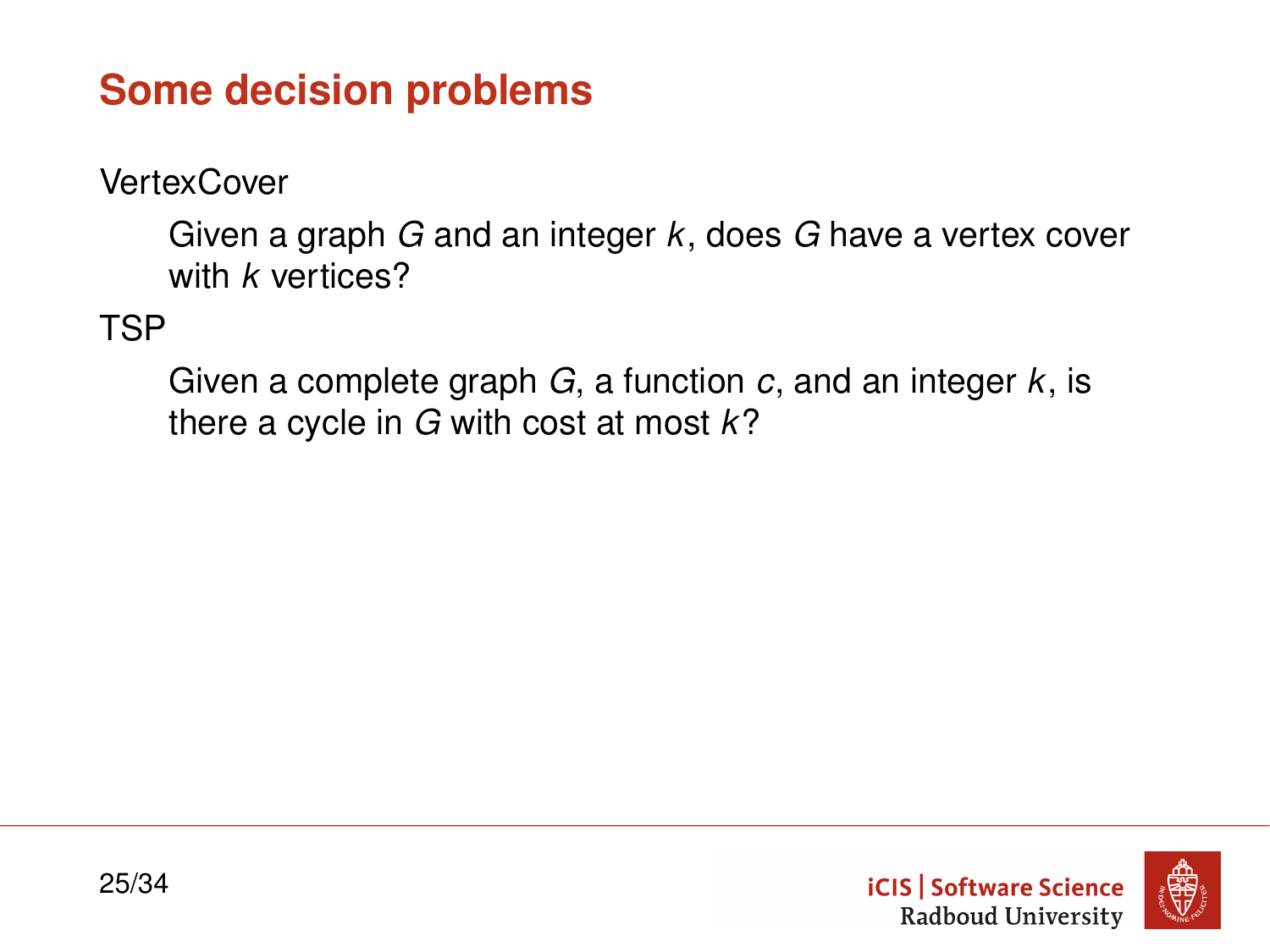# **Some optimization problems**

**VertexCover** 

Given a graph *G*, find the **minimal** vertex cover of *G* TSP

Given a complete graph *G* and a function *c*, find a cycle in *G* with **minimal** cost.

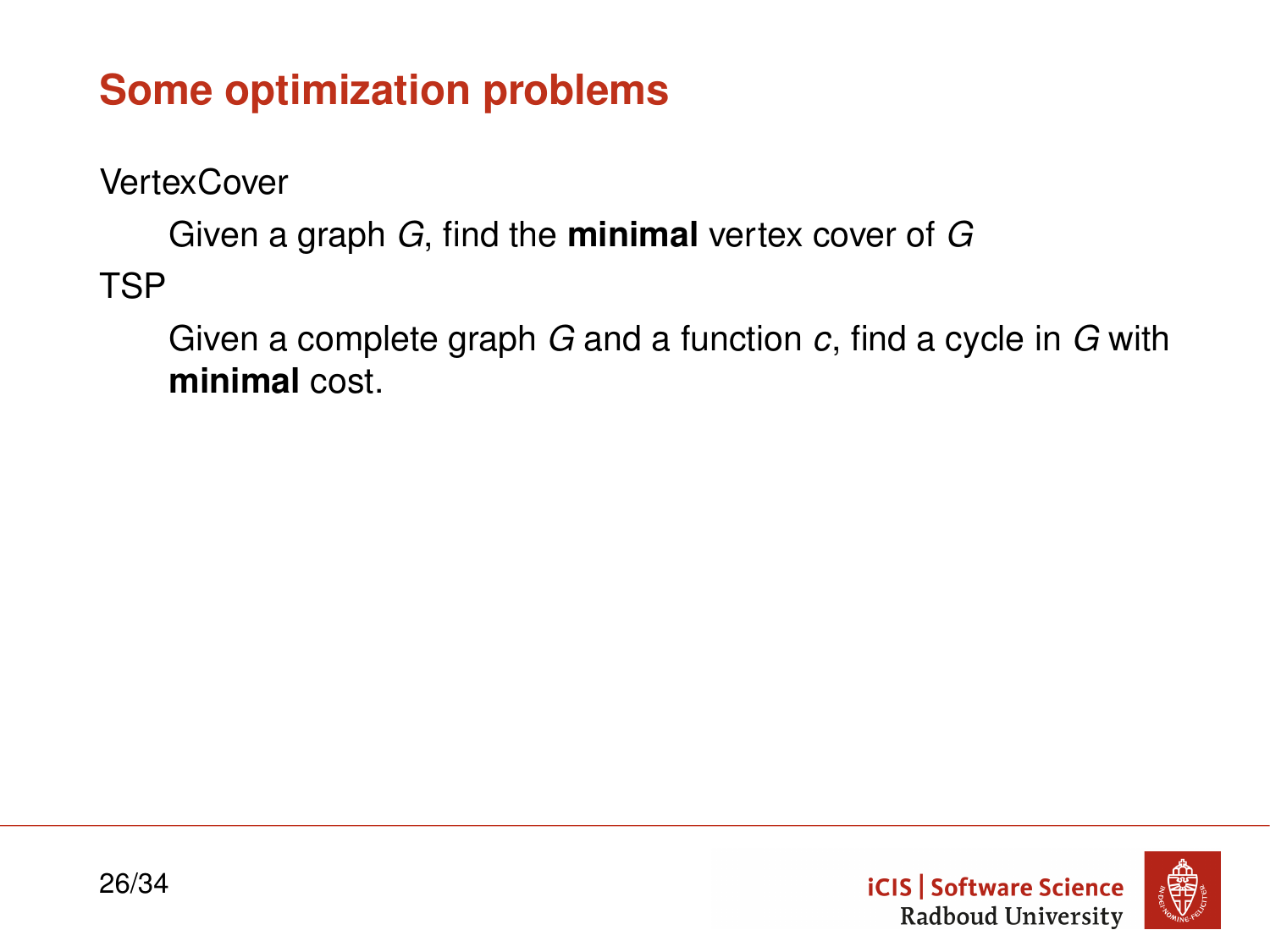# **What does NP-completeness mean for these problems?**

- Since we know VertexCover and TSP are **NP**-complete, it will be either difficult or impossible to find efficient algorithms that compute minimal vertex covers or minimal cycles.
- But what if we do not go for the **best** solution, but instead for a solution that is **good enough**?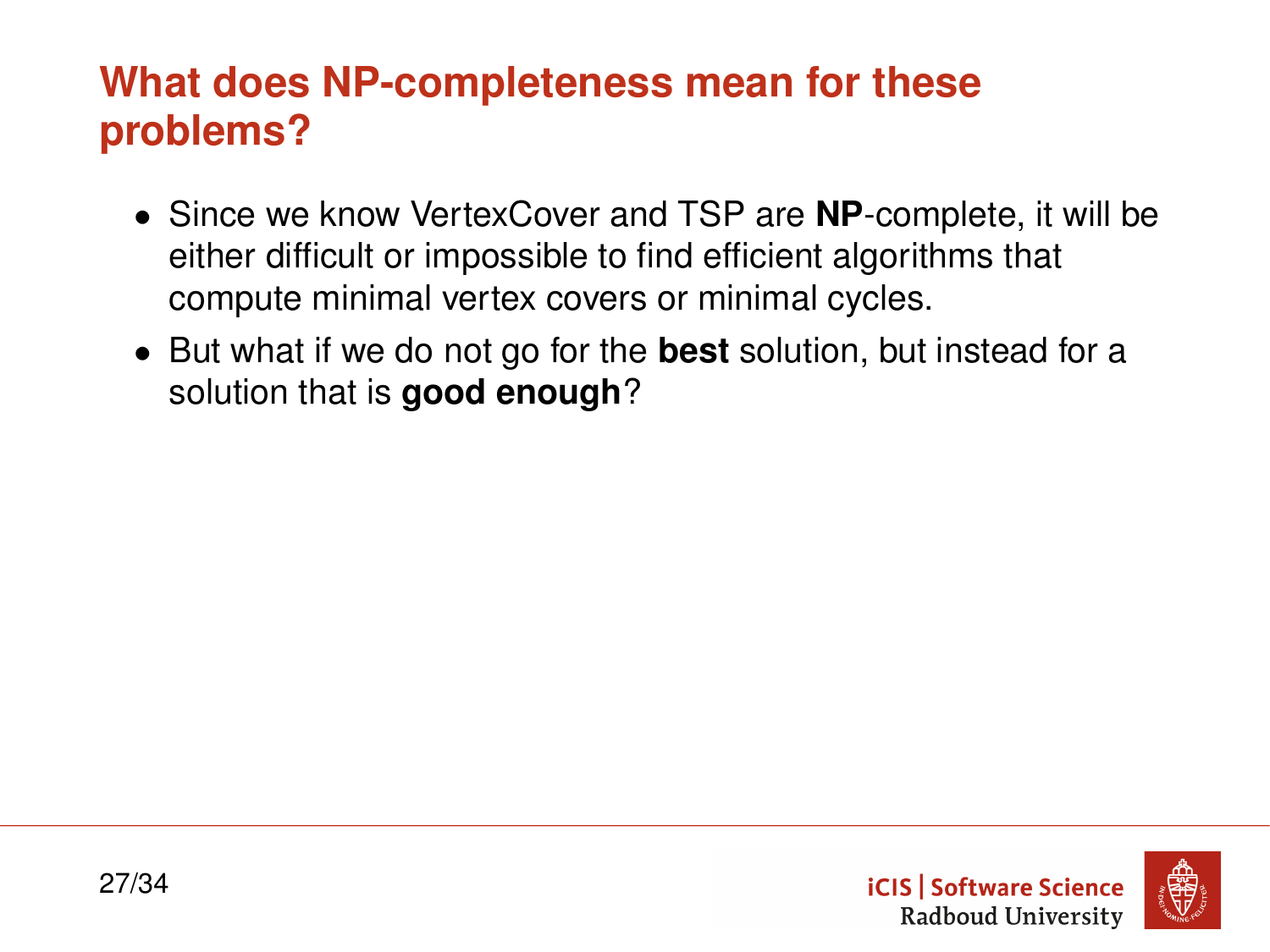# **Finding vertex covers**

Let  $G = (V, E)$  be a graph.

To compute a vertex cover *C* of *G*, we take the following steps

- 1. Let  $C := \emptyset$  and  $E' := E$
- 2. While E' is not empty
	- 2.1. Take any edge  $\{u, v\}$  from  $E'$
	- 2.2. Take  $C := C \cup \{u, v\}$
	- 2.3. Remove every edge from E' that touches either *u* or *v*.

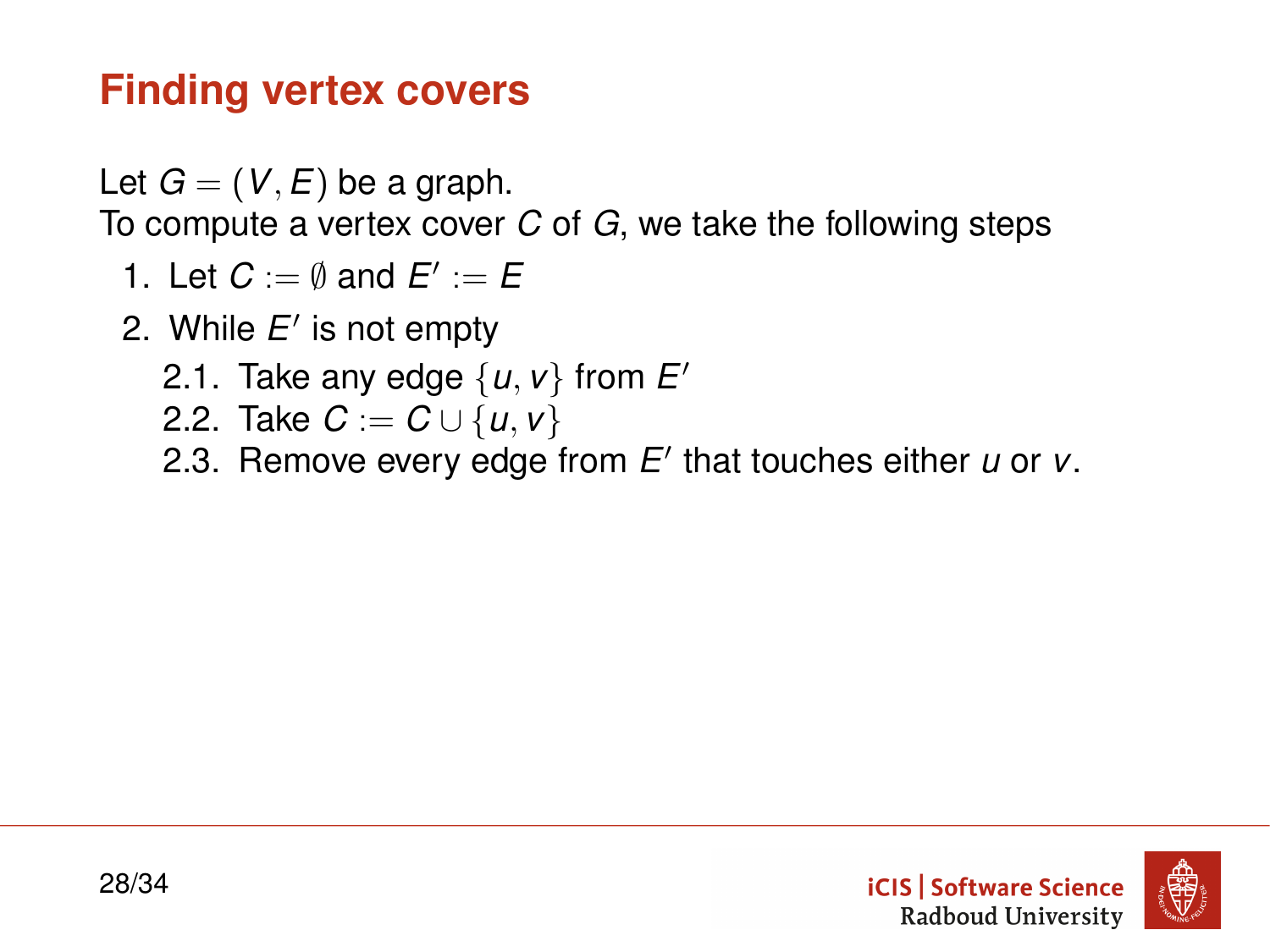#### **Example**

# $E^{\dagger}$  is black C is blue





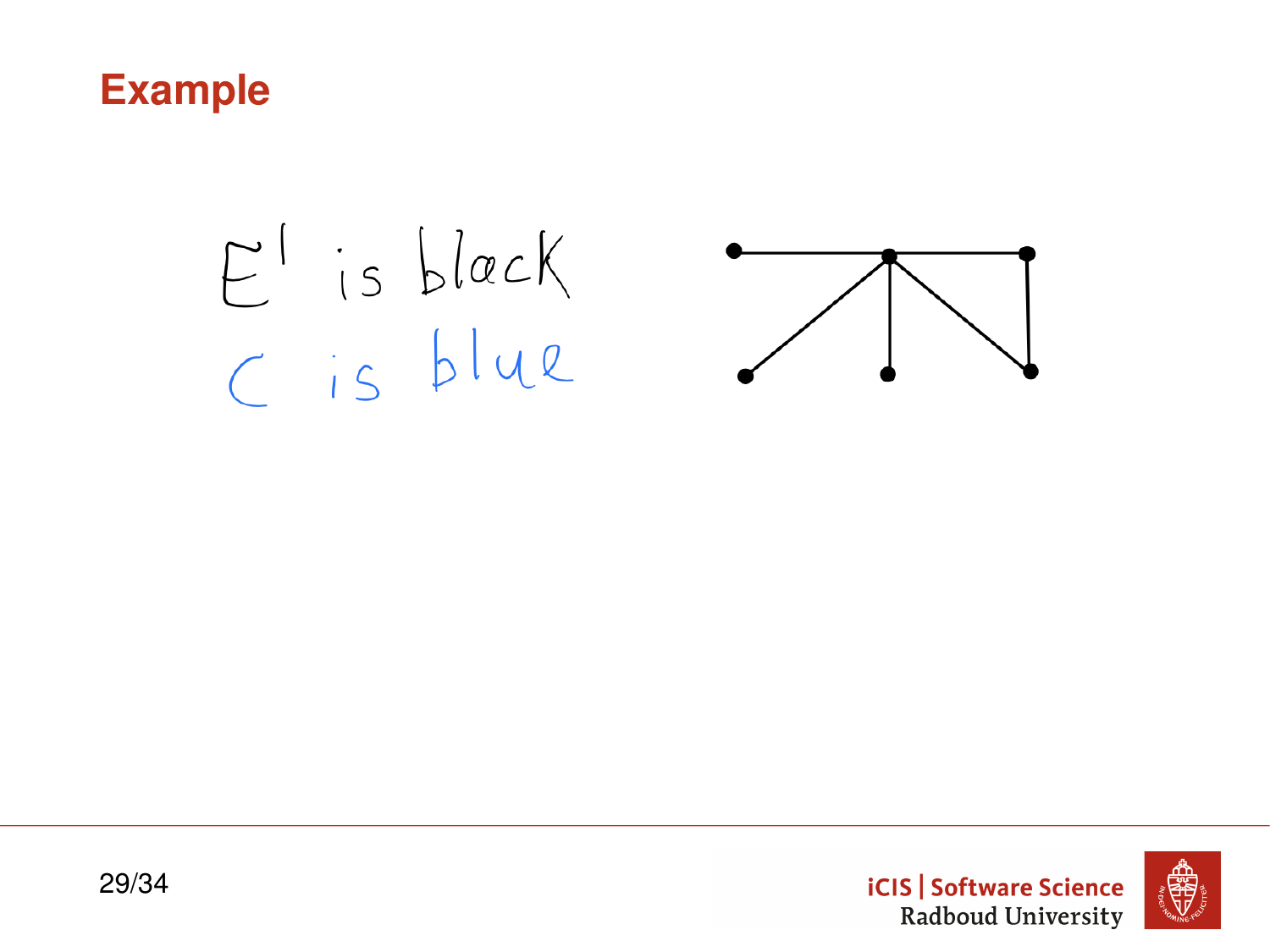# **Example**

$$
\begin{array}{c} E^1 \text{ is black} \\ C \text{ is blue} \end{array}
$$



#### We select

$$
\begin{array}{c}\nE^1 \text{ is black} \\
C \text{ is blue}\n\end{array}
$$



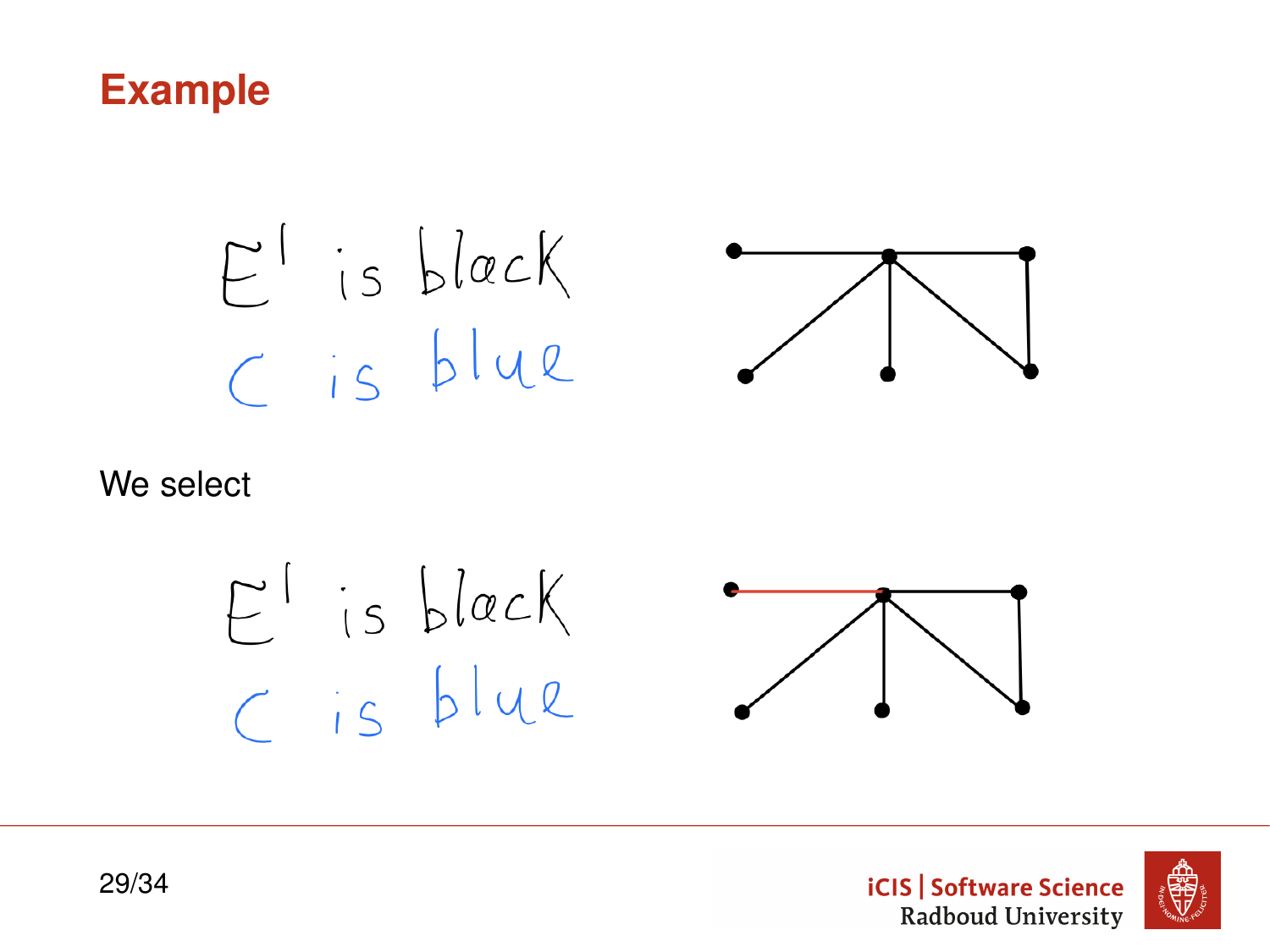

# $E^{1}$  is black<br>C is blue



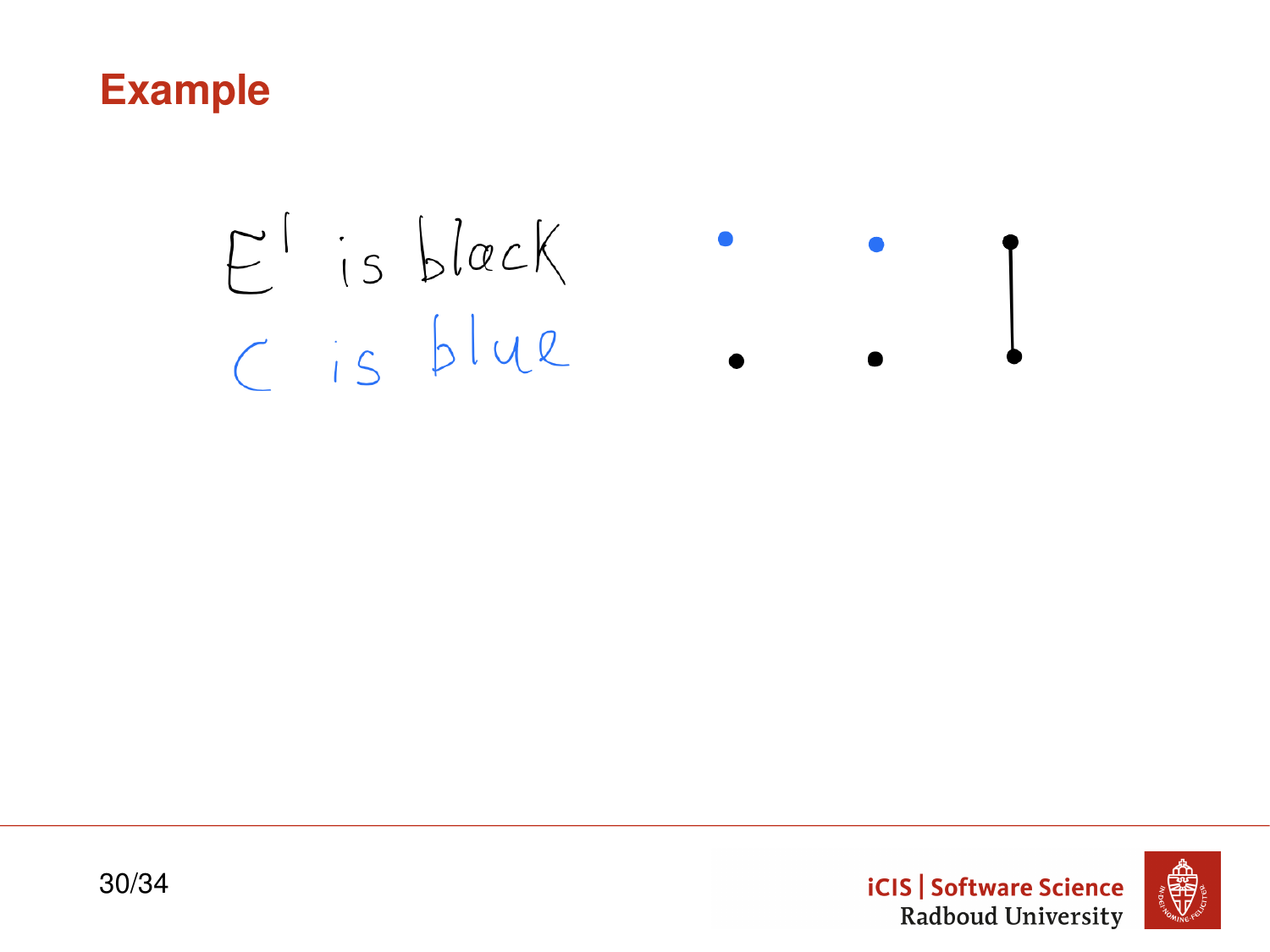

$$
E^{\dagger}
$$
 is black   

$$
C
$$
 is blue  $\bullet \bullet \bullet$ 

#### We select

$$
E^1 \text{ is black} \qquad \bullet \qquad \bullet
$$



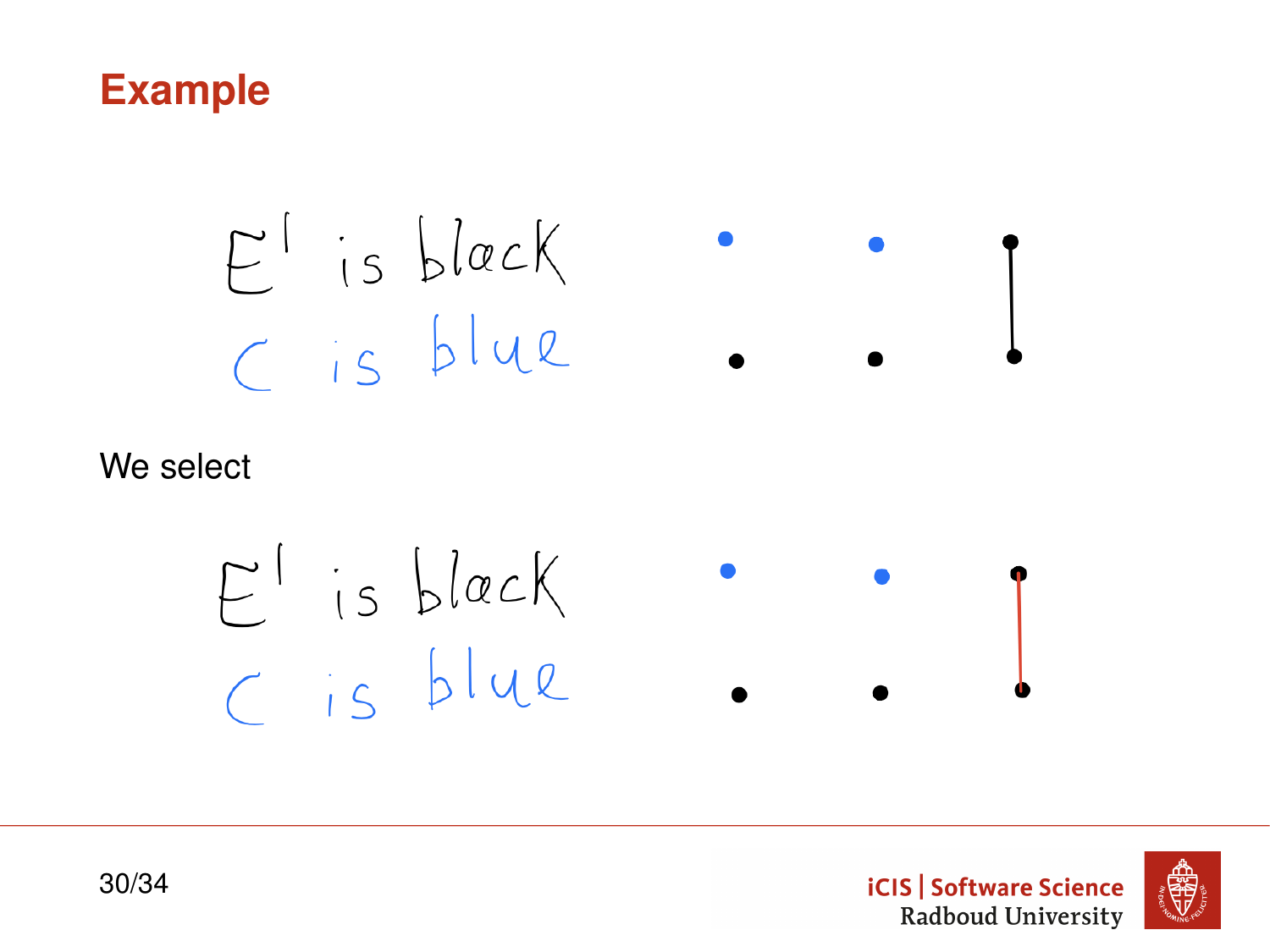# **It is not minimal!**

The algorithm gave a vertex cover of size 4, namely the following.





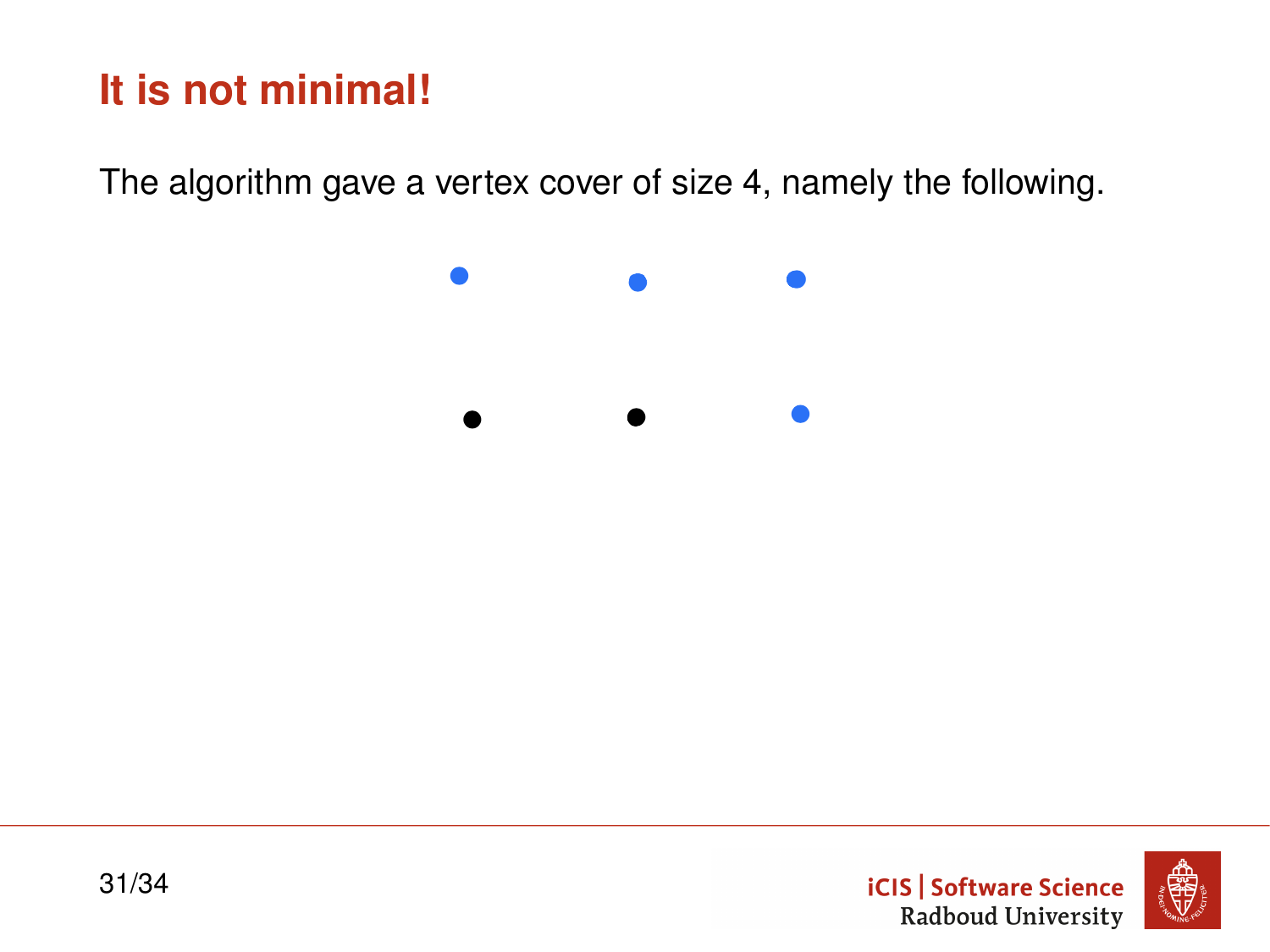# **It is not minimal!**

The algorithm gave a vertex cover of size 4, namely the following.



But the minimal vertex cover has size 2



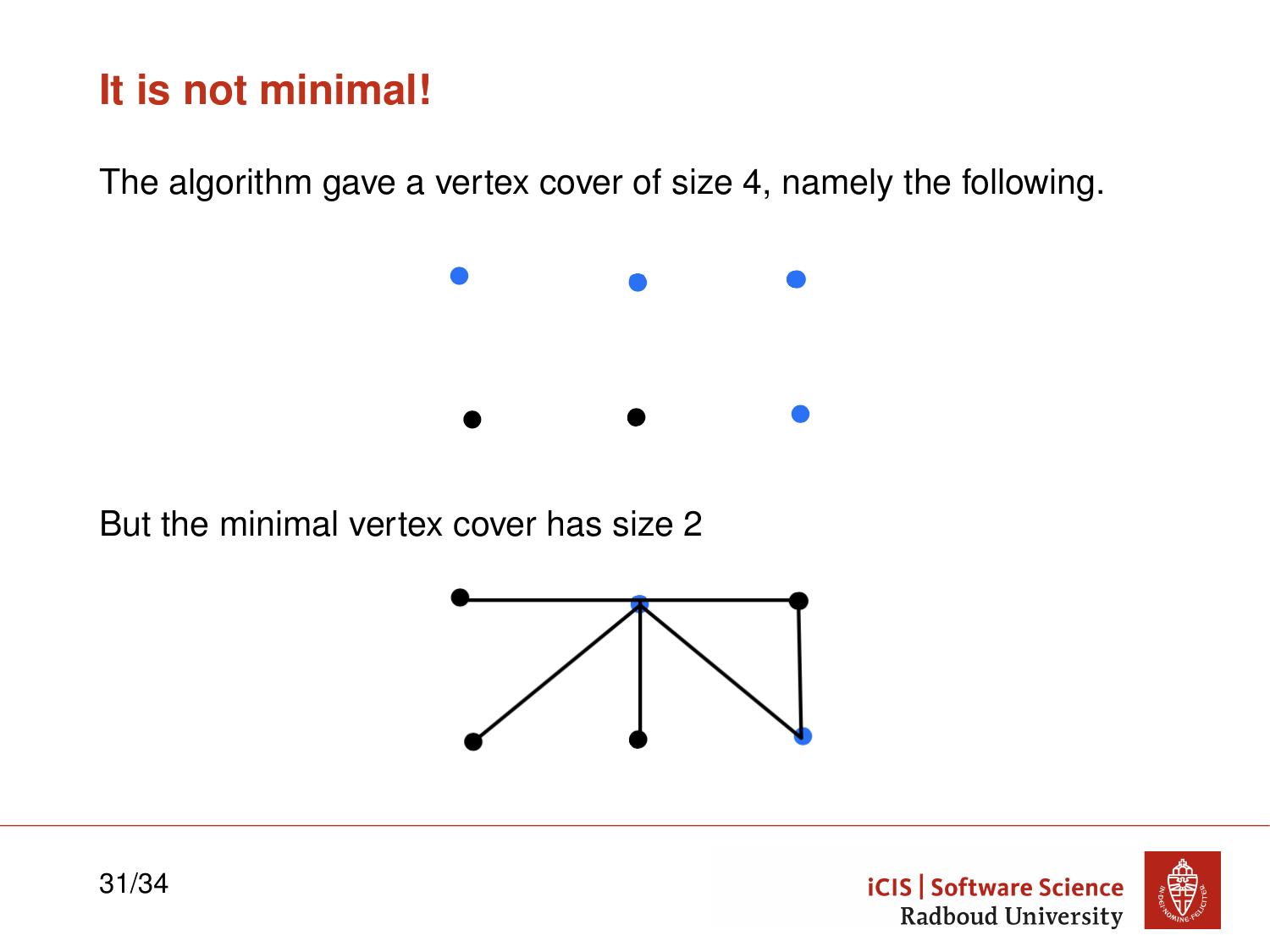# **But it is a decent approximation**

#### *Theorem*

*The size of the vertex cover computed by the algorithm, is at most twice as big as the size of the minimal vertex cover.*

So: while the algorithm does not give the best solution, it gives a solution that is "good enough" within reasonable time.



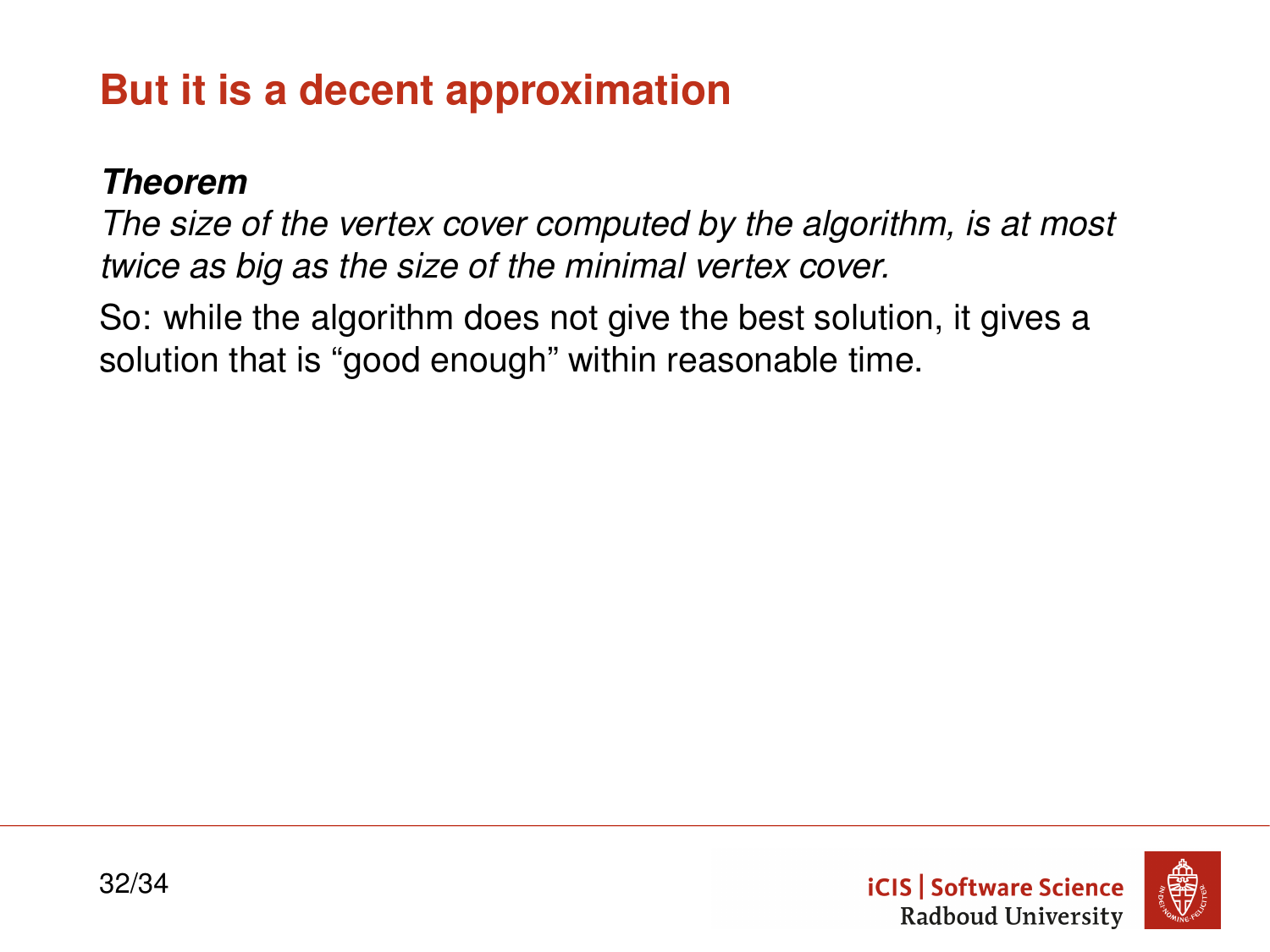# **More approximation algorithms**

There are approximation algorithms for

- The traveling salesperson problem
- The knapsack problem
- Finding colorings of graphs

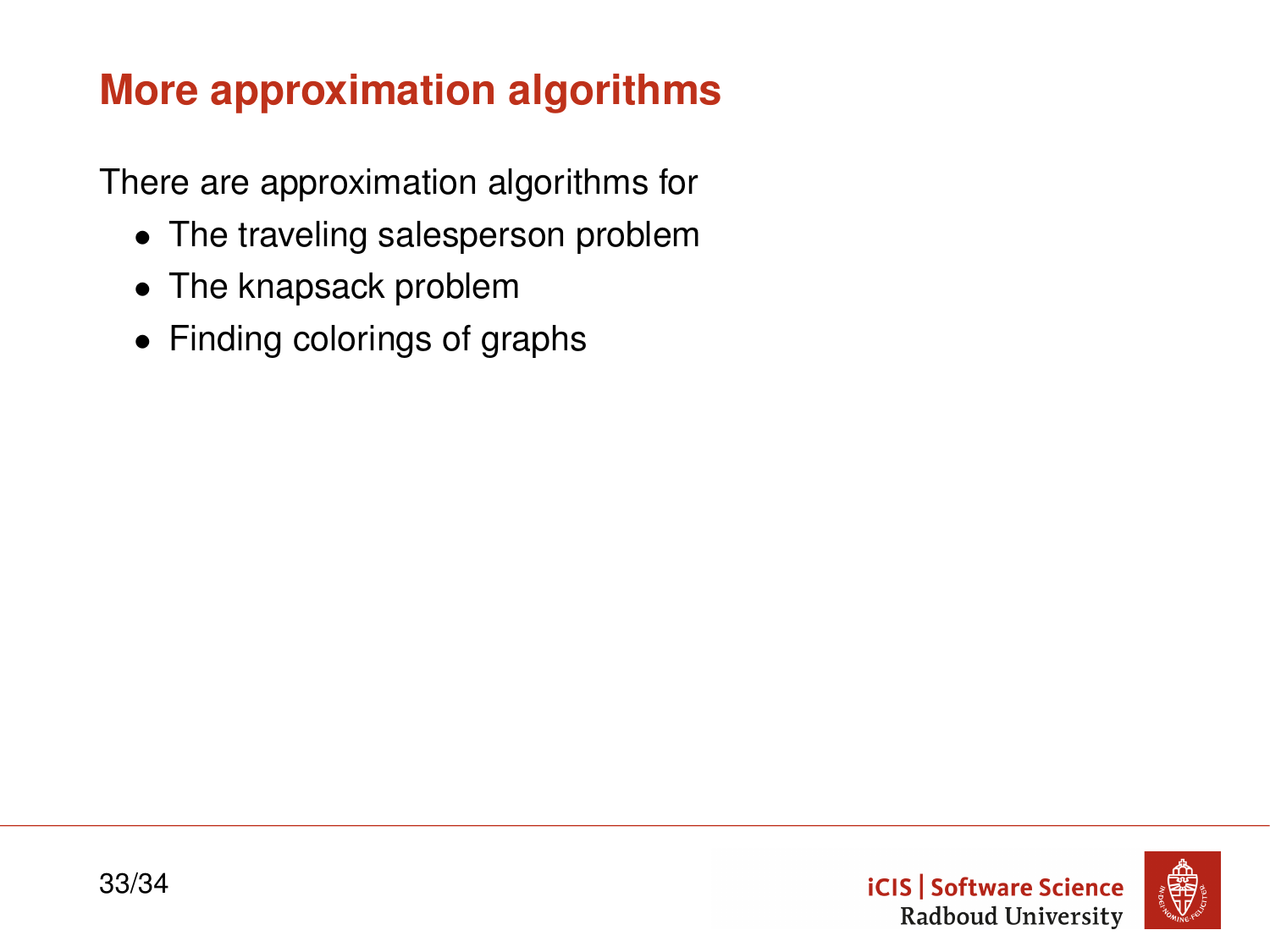# **And there are more complexity classes: PSPACE**

#### **Definition**

A decision problem is in **PSPACE** if there is a Turing machine that decides it using only a polynomial amount of space.

#### **Definition**

A decision problem is in **NPSPACE** if there is a nondeterministic Turing machine that decides it using only a polynomial amount of space.

#### *Theorem (Savitch's theorem)* **PSPACE** = **NPSPACE***.*